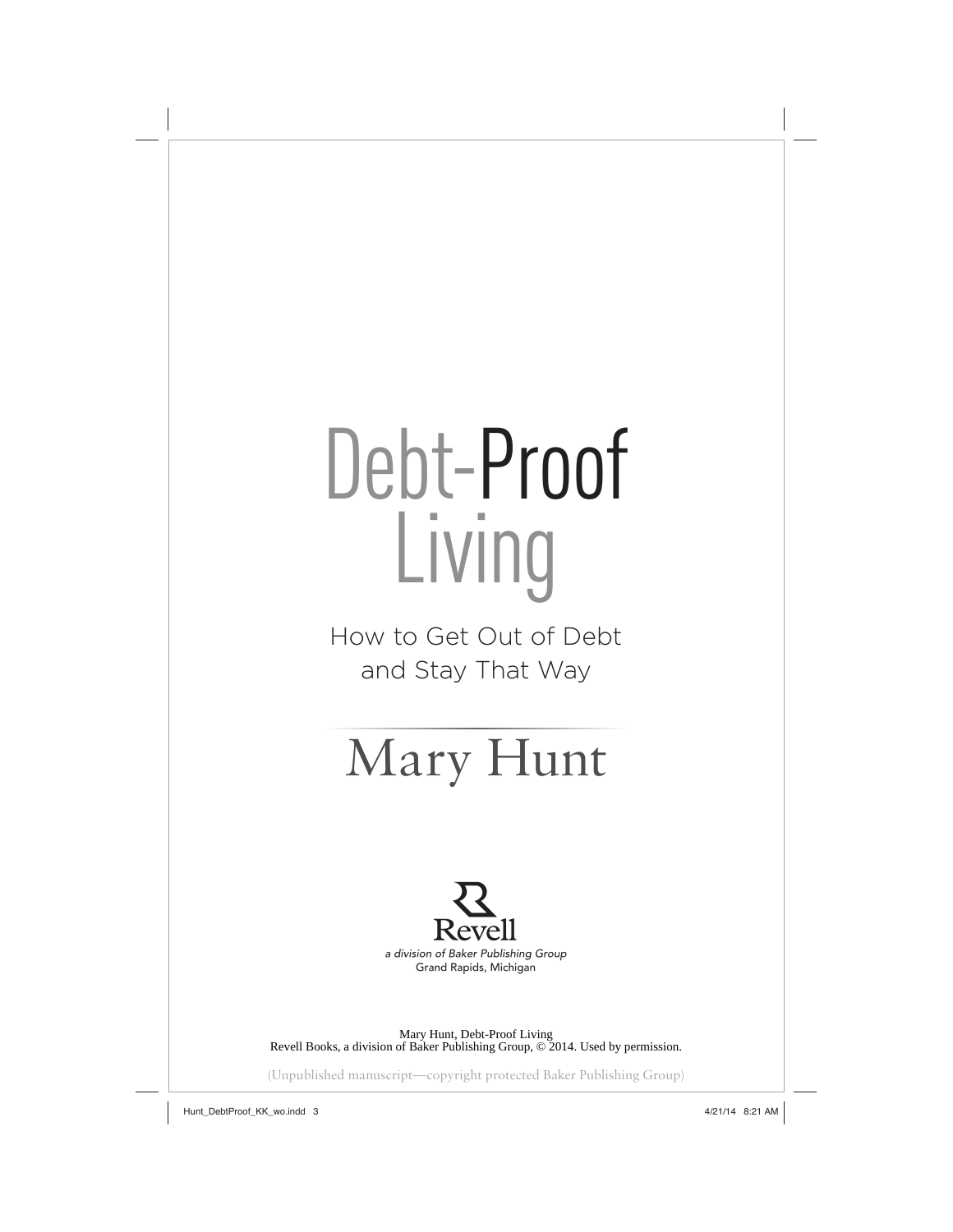© 2014 by Mary Hunt

Published by Revell a division of Baker Publishing Group P.O. Box 6287, Grand Rapids, MI 49516-6287 www.revellbooks.com

Printed in the United States of America

All rights reserved. No part of this publication may be reproduced, stored in a retrieval system, or transmitted in any form or by any means—for example, electronic, photocopy, recording—without the prior written permission of the publisher. The only exception is brief quotations in printed reviews.

Library of Congress Cataloging-in-Publication Data is on file at the Library of Congress, Washington, DC.

ISBN 978-0-8007-2145-9 (pbk.)

Scripture quotations are from the Holy Bible, New International Version®. NIV®. Copyright © 1973, 1978, 1984, 2011 by Biblica, Inc.™ Used by permission of Zondervan. All rights reserved worldwide. www.zondervan.com

This book is designed to provide accurate and authoritative information on the subject of personal money management. It is sold with the understanding that neither the author nor the publisher is engaged in rendering legal, accounting, or other professional services by publishing this book. As each individual situation is unique, questions relevant to personal finances and specific to the individual should be addressed to an appropriate professional to ensure that the situation has been evaluated carefully and appropriately.

The author and publisher specifically disclaim any liability, loss, or risk that is incurred as a consequence, directly or indirectly, of the use and application of any of the contents of this work.

14 15 16 17 18 19 20 7 6 5 4 3 2 1

In keeping with biblical principles of creation stewardship. Baker Publishing Group advocates the responsible use of our natural resources. As a member of the Green Press Initiative, our company uses recycled paper when possible. The text paper of this book is composed in part of post-consumer waste.

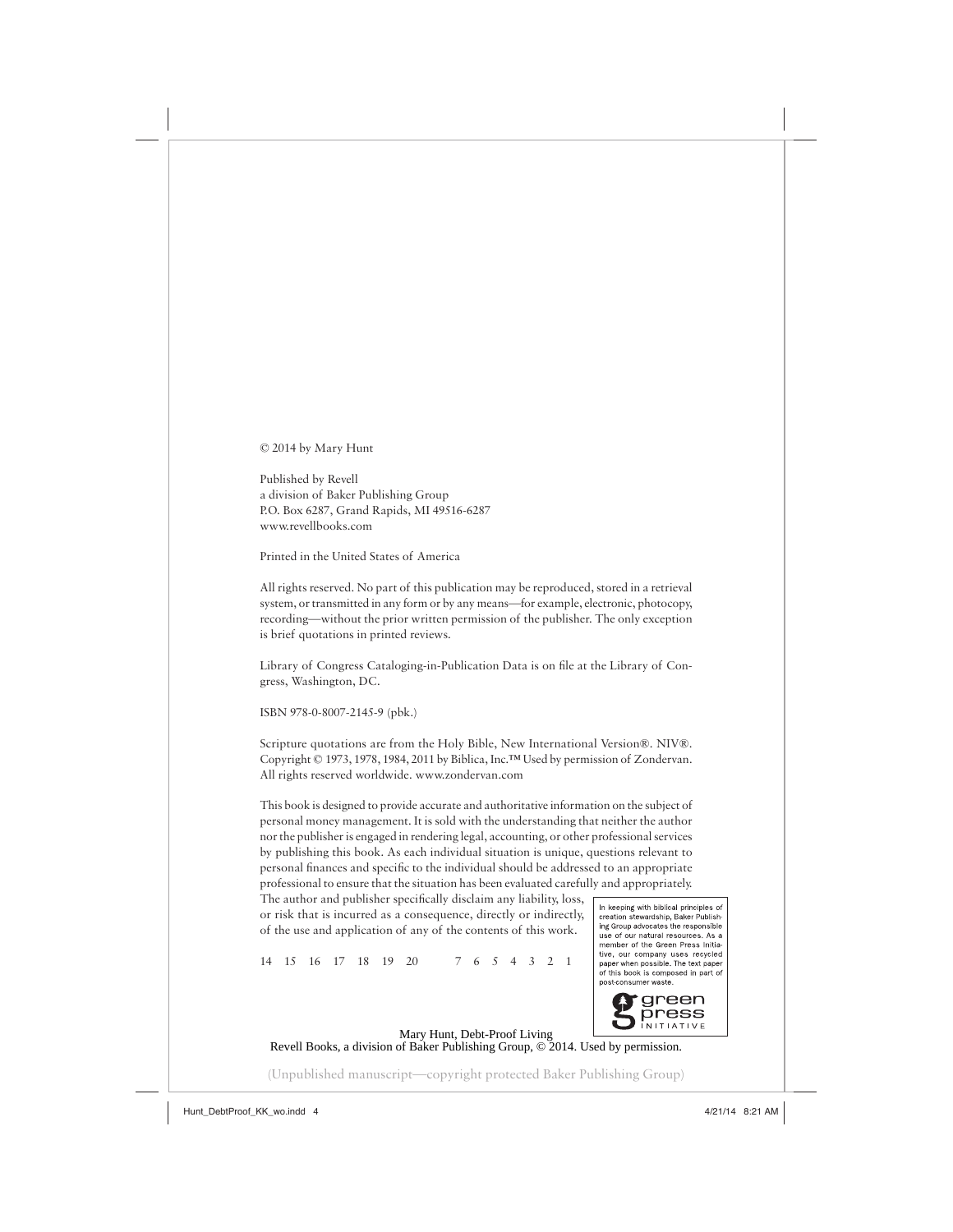For Harold and all the joys that money cannot buy

Mary Hunt, Debt-Proof Living Revell Books, a division of Baker Publishing Group, © 2014. Used by permission.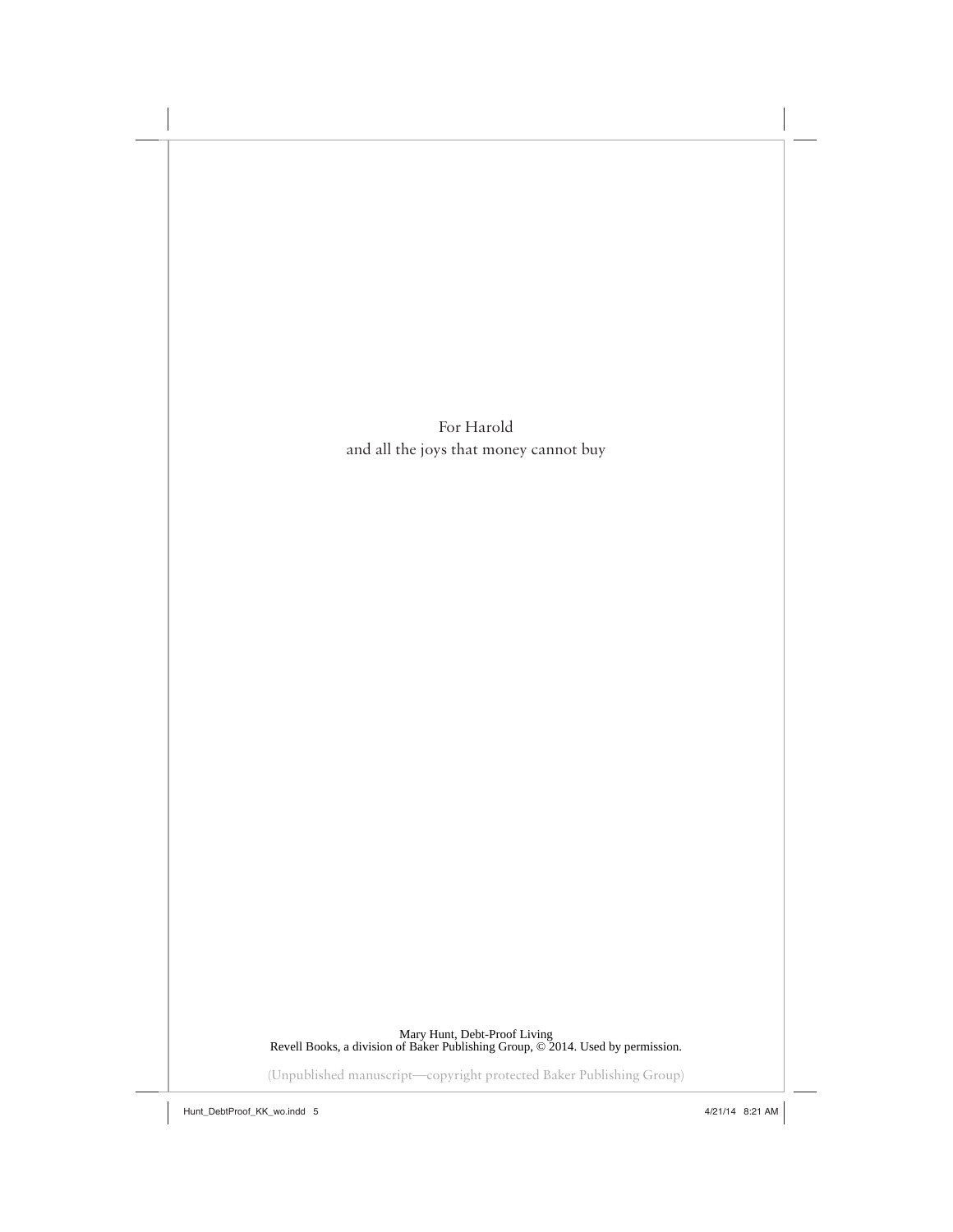Mary Hunt, Debt-Proof Living Revell Books, a division of Baker Publishing Group, © 2014. Used by permission.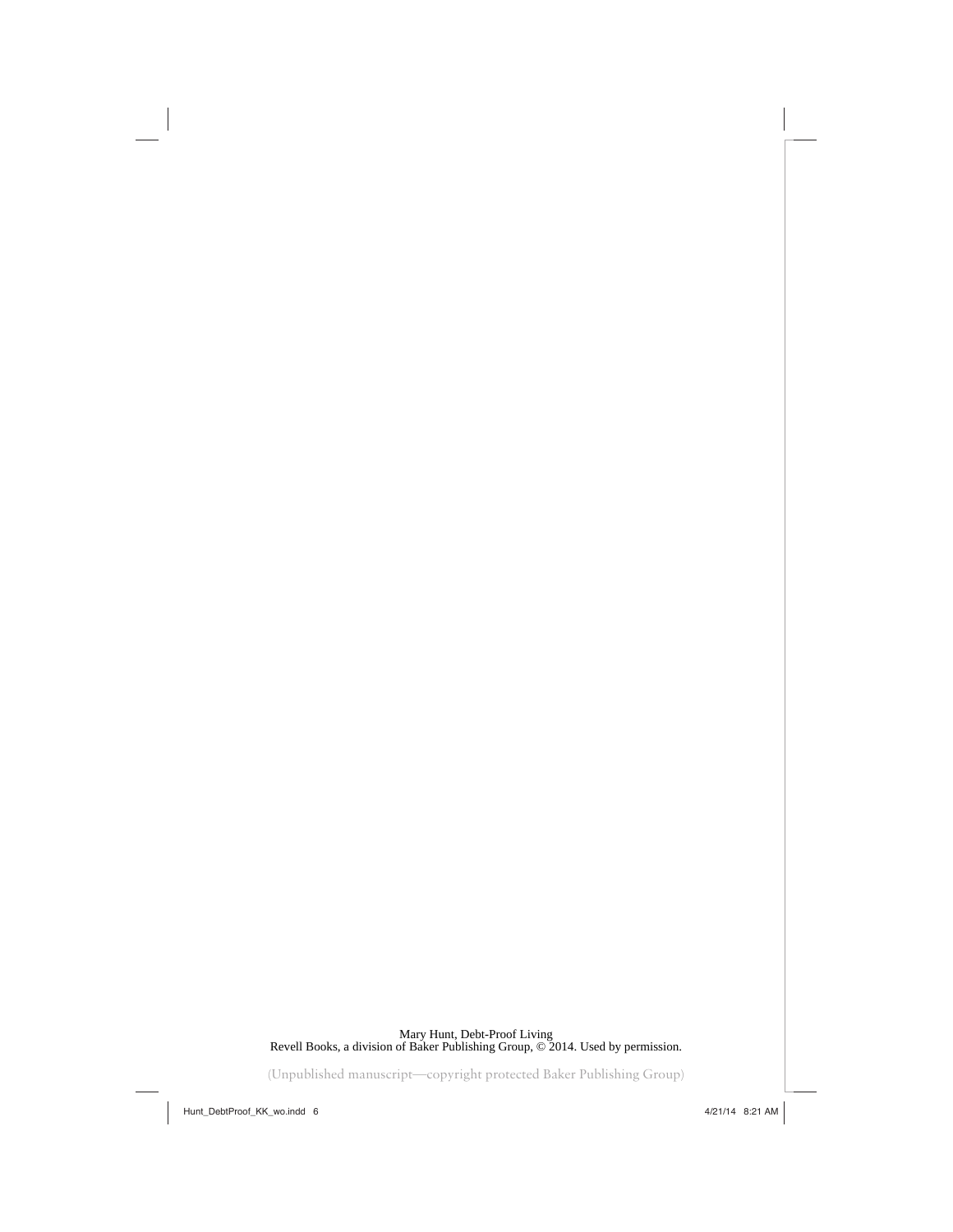# **Contents**

 Acknowledgments 9 Introduction 11

- 1. Debt-Proof Living 17  *What It Means, What to Expect*
- 2. Two Kinds of Debt 35  *Intelligent Borrowing, Toxic Debt*
- 3. Caught in the Debt Trap 47  *Red Flags and Warning Signs*
- 4. A Plan to Debt-Proof Your Life 57  *The Only Plan You Will Ever Need*
- 5. Where Does All the Money Go? 69  *Tracking Is the Way to Find Out*
- 6. Step Away from the Edge 83  *The Contingency Fund*
- 7. Break Out of the Debt Trap 95  *The Rapid Debt-Repayment Plan*
- 8. Expect the Unexpected 115  *The Freedom Account*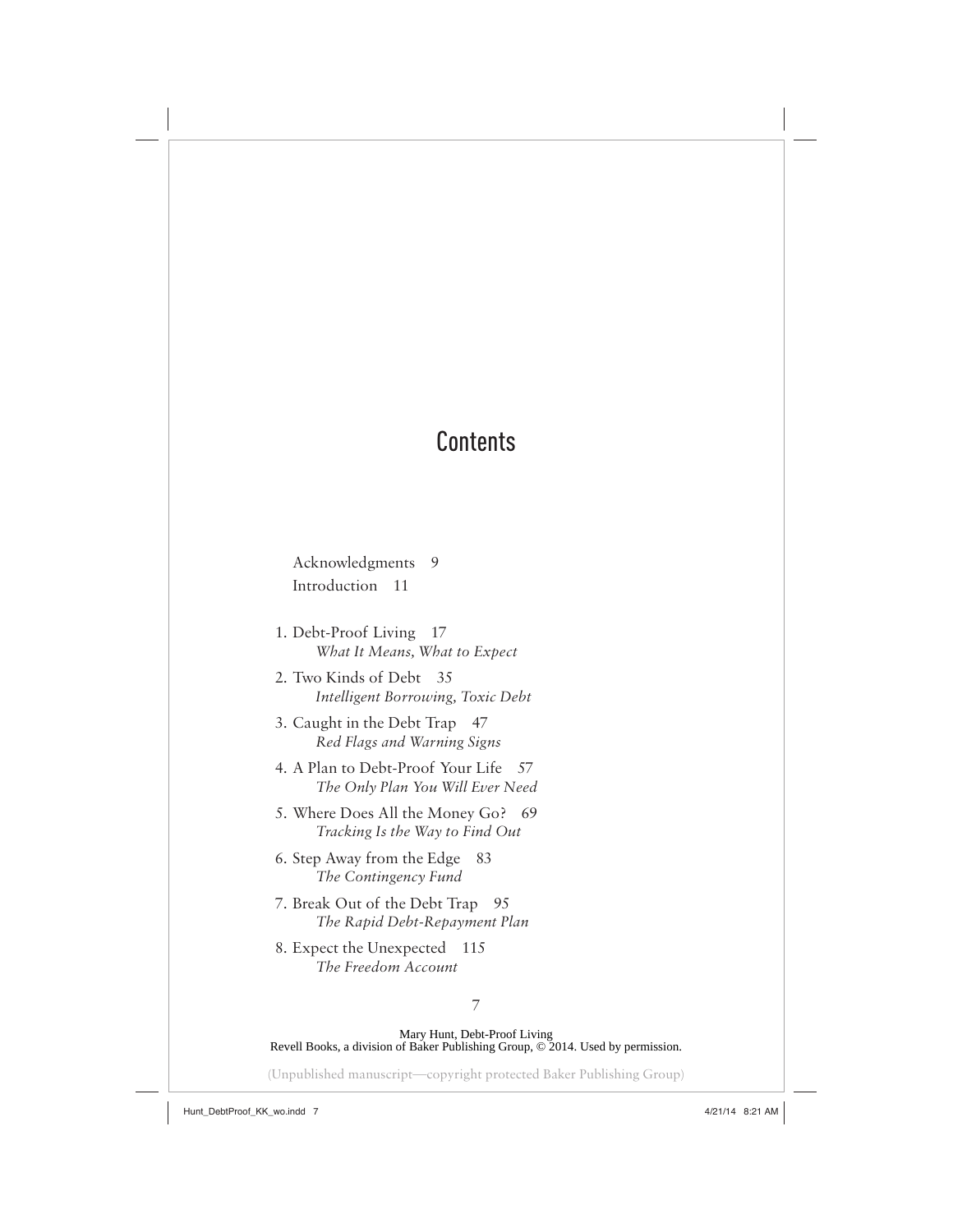#### Contents

- 9. Create Your Spending Plan 139  *It's Not a Budget*
- 10. Debt-Proof Your Attitude 155  *Your Most Powerful Tool*
- 11. You Deserve Some Credit 171  *Credit Reports, Credit Scores, Credit Repair, and Credit Counseling*
- 12. You Are Worth What You Saved 181  *Discover Your Net Worth*
- 13. The Proper Handling of Hazardous Materials 189  *Credit Cards, Charge Cards, and Debit Cards*
- 14. Don't Jump from the Frying Pan into the Fire 217  *Debt-Consolidation Loans*
- 15. A Home of Your Own 225  *Mortgages and Home Equity Loans*
- 16. The Overlooked Safety Net 243  *Disability Insurance*
- 17. Student Loans, Student Debt 251  *Paying for a College Education*
- 18. Building Wealth on an Ordinary Income 273  *Basics of Responsible Investing*

 Afterword 287 Notes 289 Glossary 291 Index 309

Mary Hunt, Debt-Proof Living Revell Books, a division of Baker Publishing Group, © 2014. Used by permission.

8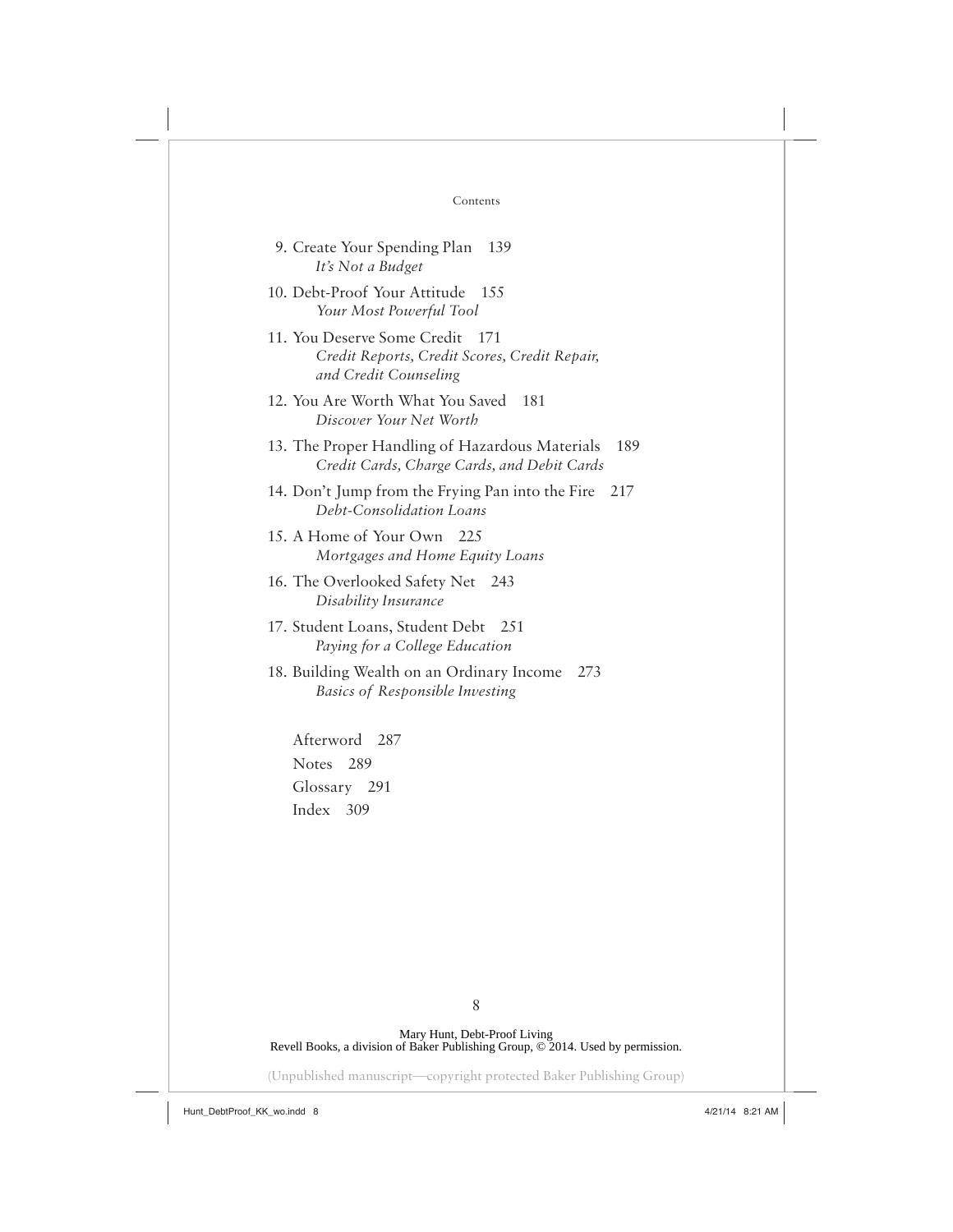# Acknowledgments

**I**<sup>t</sup> is only right that I dividend which are considerable. t is only right that I disclose my personal debts of gratitude,

First, my heartfelt thanks to the untold numbers of people who shared their hearts and their lives with me as a result of having read this book since its original release. Over the past two decades, I have received thousands of letters and messages from people whose lives have been changed. That connection has been my lifeline.

Debt-Proof Living staff: Thank you for keeping my office and professional life together against tremendous odds and for holding back the world so I could check myself into book jail from time to time. You are invaluable to the work we do. By taking care of all the technical stuff—the website, the mail, fulfillment, shipping, and inventory—you free my life considerably. You have no idea how much I depend on you.

Harold, my husband: Thank you for keeping everything balanced. Our boat would have capsized long ago had it not been for your steady ways, constant support, and unconditional love.

Jeremy, Tawny, Josh, and Wendy, my kids: You're the air I breathe, my reason for living. I cannot imagine my life without you. You are the hope I have that DPL will go on after I'm gone.

9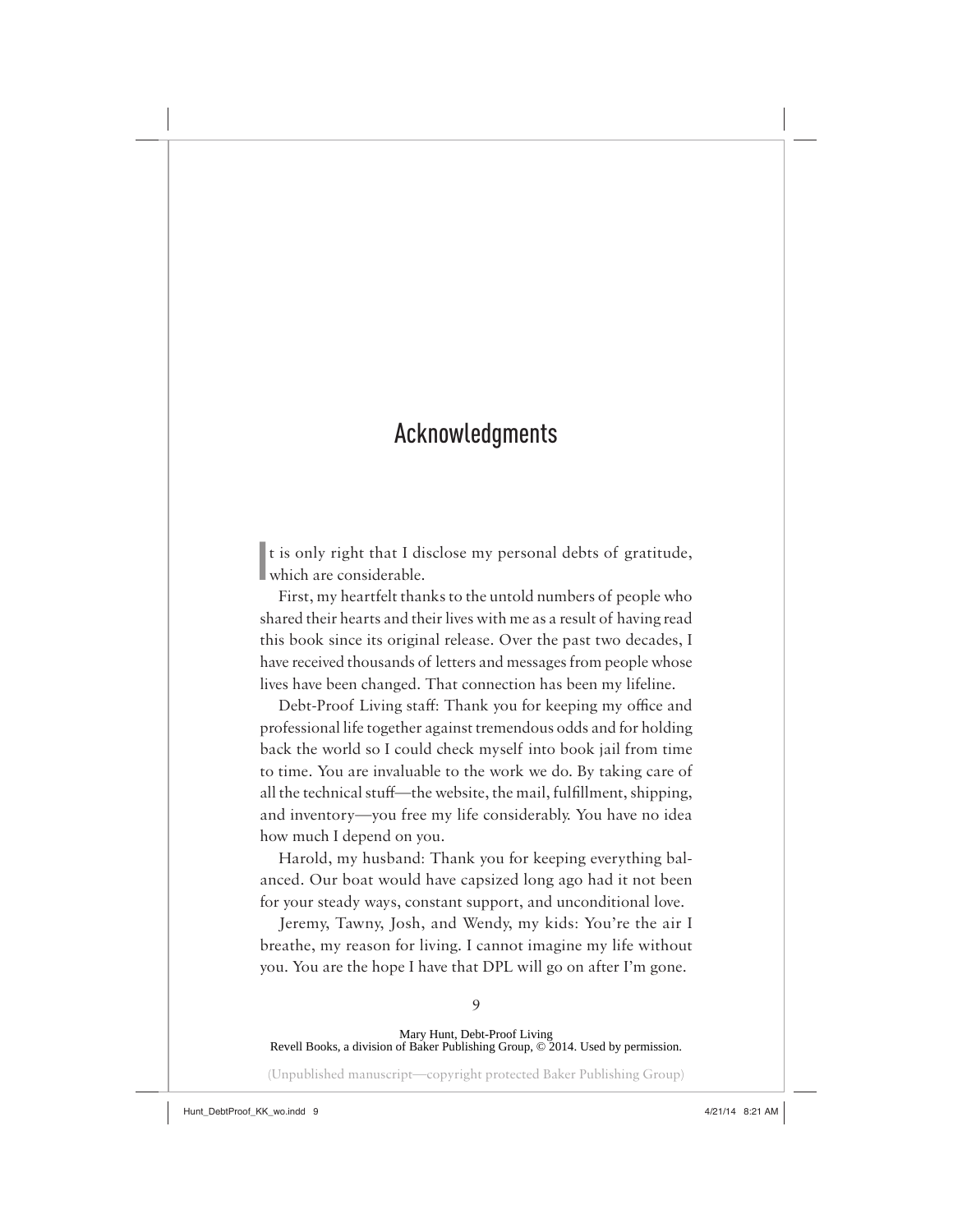#### Acknowledgments

Eli, my grandson: You are the light in my life that shines so brightly and lifts me higher than anything I could have ever imagined. You make Friday my favorite day of the week and the best reason I've ever had to get my work done so we can play.

Vicki Crumpton, my editor: Who would have ever predicted that we'd still be together after all these years? Thank you a million times over for using what I write to make me look so good. I never cease to be amazed by your organization, intelligence, and kindness. And punctuality. I aspire to your level of excellence. Your friendship means the world to me.

Dr. James Dobson: Our first broadcast in 1994 was a defining moment for me, the newsletter, and the books I would write. Thank you for knowing that my story would touch so many lives in a positive way and for your unwavering support and encouragement through the years.

The organizations, corporations, and churches that have hosted Debt-Proof Living seminars: Thank you. You may never know the full extent of the good you have done to help people learn to manage their resources effectively. It is immense.

My dear reader: Thank you for giving me the reason to write this book and the next one too.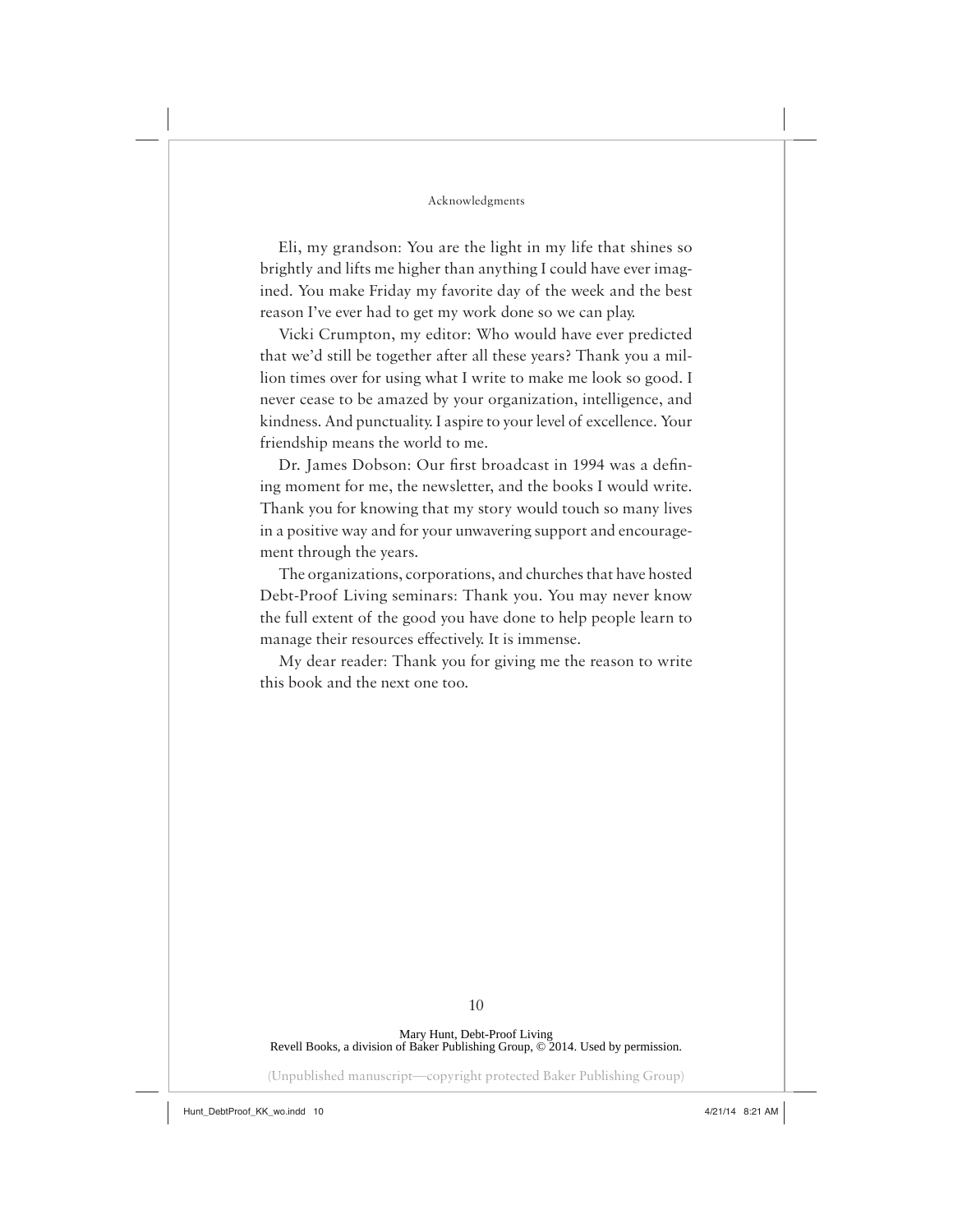**W** elcome to the updated, revised, and "even more all-new" edition of my book *Debt-Proof Living*. The first edition of this tion of my book *Debt-Proof Living*. The first edition of this book rolled off the press in December 1999. It began . . .

The median income for a U.S. four-person household has just hit an all-time high of \$62,228. Unemployment continues to decline while inflation is minuscule. And Americans are deeper in debt than ever before. What is wrong with this picture?

Since then the economy has gone through major upheavals as a result of the terrorist attack of September 11, 2001, the wars in Iraq and Afghanistan, the tsunami of 2004, Hurricanes Katrina and Sandy, United States presidential elections, and on and on it goes. Gasoline prices have more than tripled, the cost of food has increased by more than 60 percent, and United States residential real estate values shot skyward then crashed.

In 2005, so many things had changed that I updated, revised, and expanded this book for an "all-new" edition and posed the question, So where are we six years later? The economy was on track, and the median income for a United States four-person household

Mary Hunt, Debt-Proof Living Revell Books, a division of Baker Publishing Group, © 2014. Used by permission.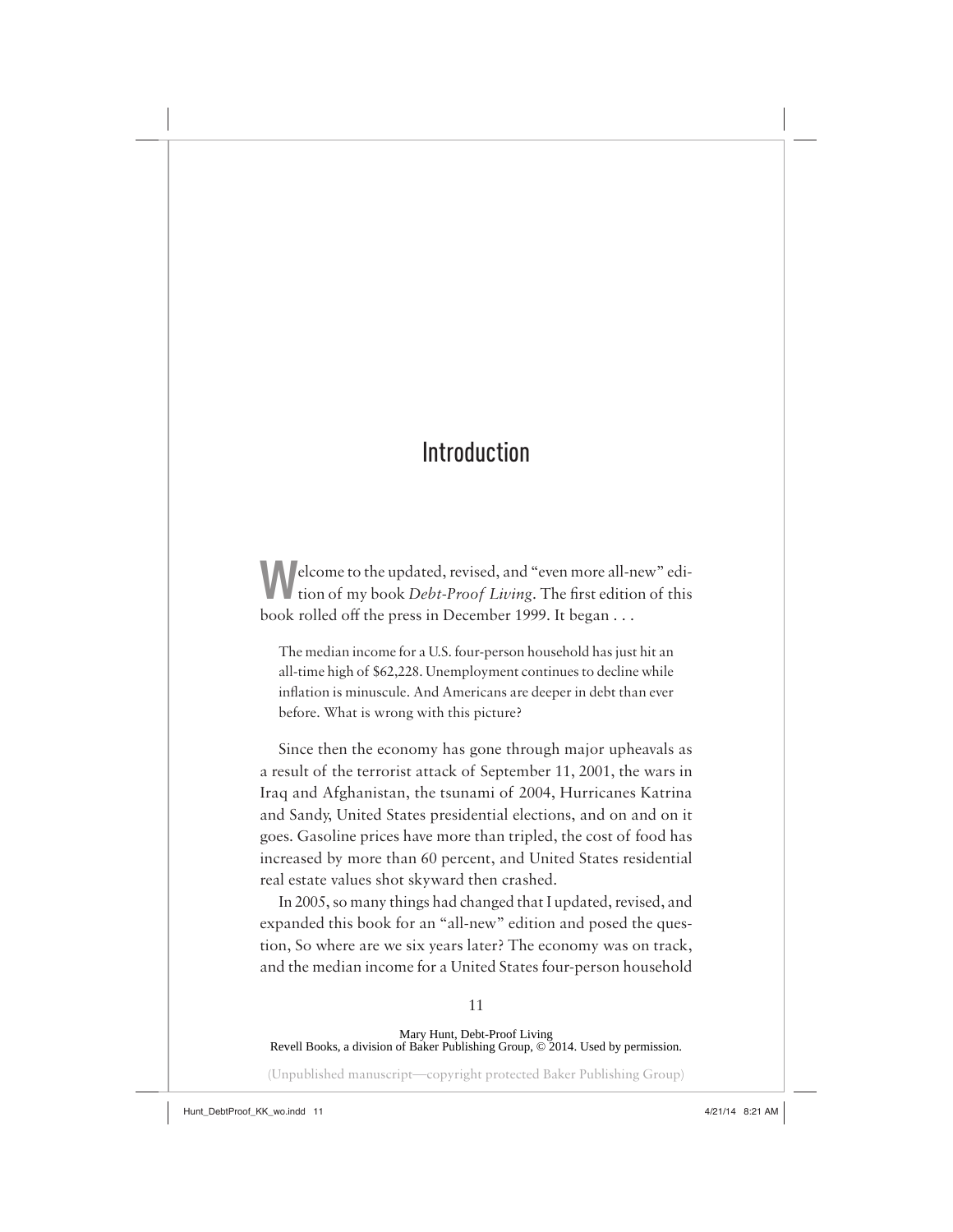had climbed to \$67,019. Unemployment was on the decline, while inflation remained low. But Americans were far more deeply in debt than ever before. Revolving unsecured, non-mortgage consumer debt totaled \$735.3 billion, about 31 percent higher than it had been six years earlier.

So here we are in 2014. The economy plummeted in 2008 and has struggled ever since. Promises of a recovery have not materialized. The median income for a United States four-person household is \$65,000, a *decrease* of 4.3 percent.<sup>1</sup> Unemployment has increased to 7.7 percent, and inflation is ticking higher. While consumer debt dropped significantly after the financial crash of 2008, it has taken a startling turn upward. As of January 2013, United States credit card debt stood at \$851 billion on top of \$1 trillion in student loan debt.<sup>2</sup>

Again I ask, What is wrong with this picture? You could be wondering why, given such a dismal report, I would even think about revising, updating, and republishing this book. One might conclude that, with the overall picture becoming decidedly worse since this book's first and second releases, this book was not successful. But that would be a very wrong conclusion.

While it is important to look at the big picture, it is too general, too depressing. What matters are individual lives. I measure effectiveness and progress by the mail I receive from people whose lives have been forever changed because they learned how to manage their money following the debt-proof living principles you will find in this book.

I measure success by the thousands of people I've heard from who have followed the steps and repaid all their unsecured debts, are well on their way to paying off their mortgages, and have learned how to fund their own emergencies—to not depend on credit cards when the unexpected happens. They have debt-proofed their lives and continue to do so one day at a time!

So why revise and update this book if it was and continues to be effective in its prior releases?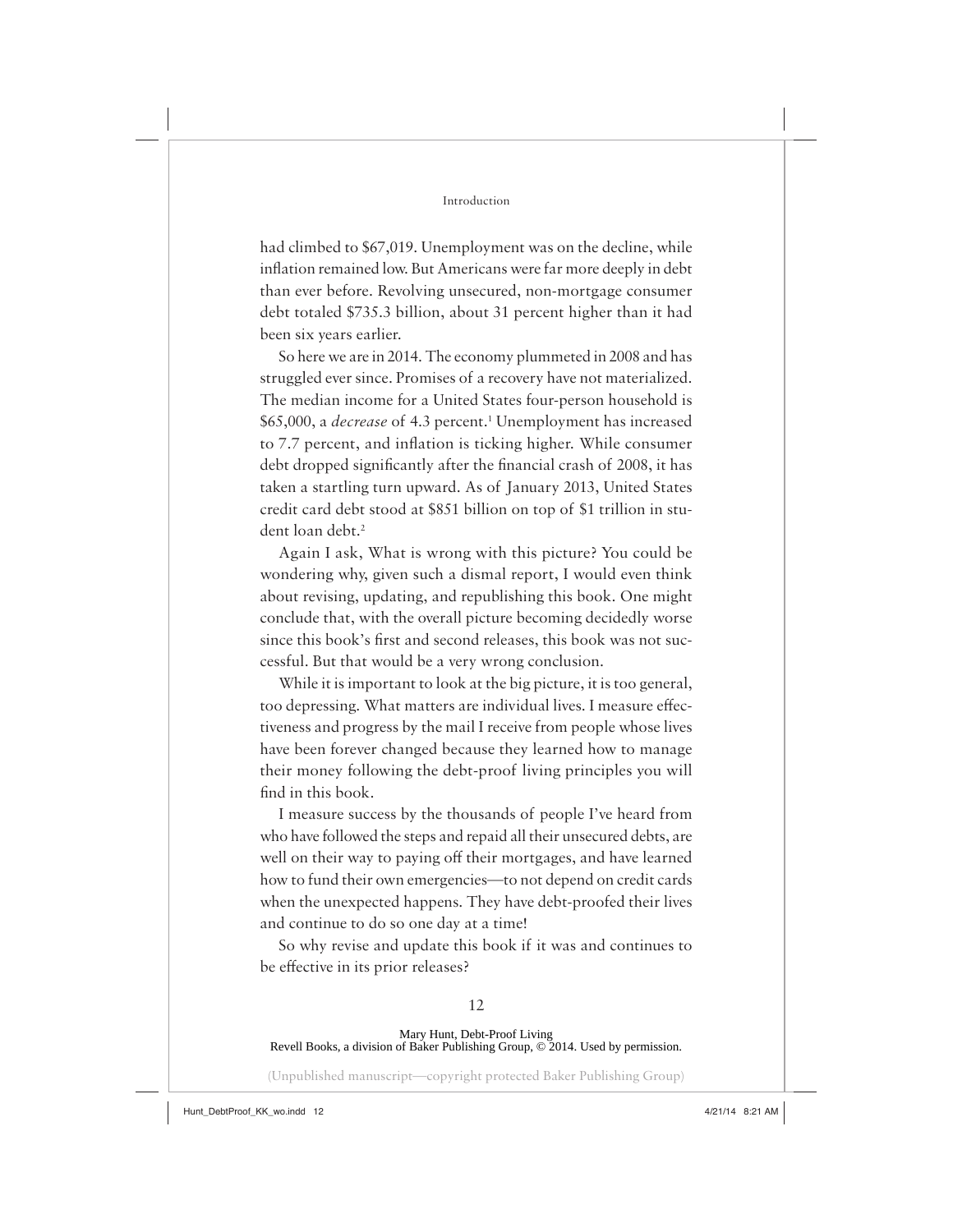Many things have changed over the years. Take credit scores, for example. In 1999, individuals were not allowed to know their credit scores. Lenders were sworn to keep that proprietary information secret. That's no longer true. Not only does the law now allow us to know our credit scores, but we can also know to what extent our scores affect our lives (hint: it's huge). In this updated edition, you will find the latest information available on what contributes to your scores and how to improve them.

You will also find other information that did not appear in the original book. And I hope that the knowledge, insight, and maturity I've gained over the years are reflected in the following chapters as well. Readers have taught me a lot.

Take student debt. I've learned it is a far bigger concern to far more people than I realized in the past. In the first edition, I gave a strong warning about the dangers of taking out student loans. Now I have added information on how to deal with and conquer your educational loans. Of course, avoiding them in the first place is most ideal, but reality is what it is, and this is a subject I cannot ignore.

Even with all the new content, let me be quick to say that some things have not and probably will never change.

The consumer credit industry will forever want us to believe that credit cards are necessary to bridge the gap between our pitiful incomes and the lifestyles we deserve. Lines of credit have become the socially acceptable means of survival in this gotta-have-it-now world. Everywhere we turn we're told that no matter our income we deserve to be several levels higher.

We don't need more credit or more stuff. What we need is the courage to think for ourselves, the maturity to tailor our lifestyles to fit within our incomes, and the willingness to find contentment where we are and with what we have.

We need to understand that money is not just for spending. It is for managing first and then for spending. We need to see money not as power or prestige but as provision—God's provision for our physical and material needs.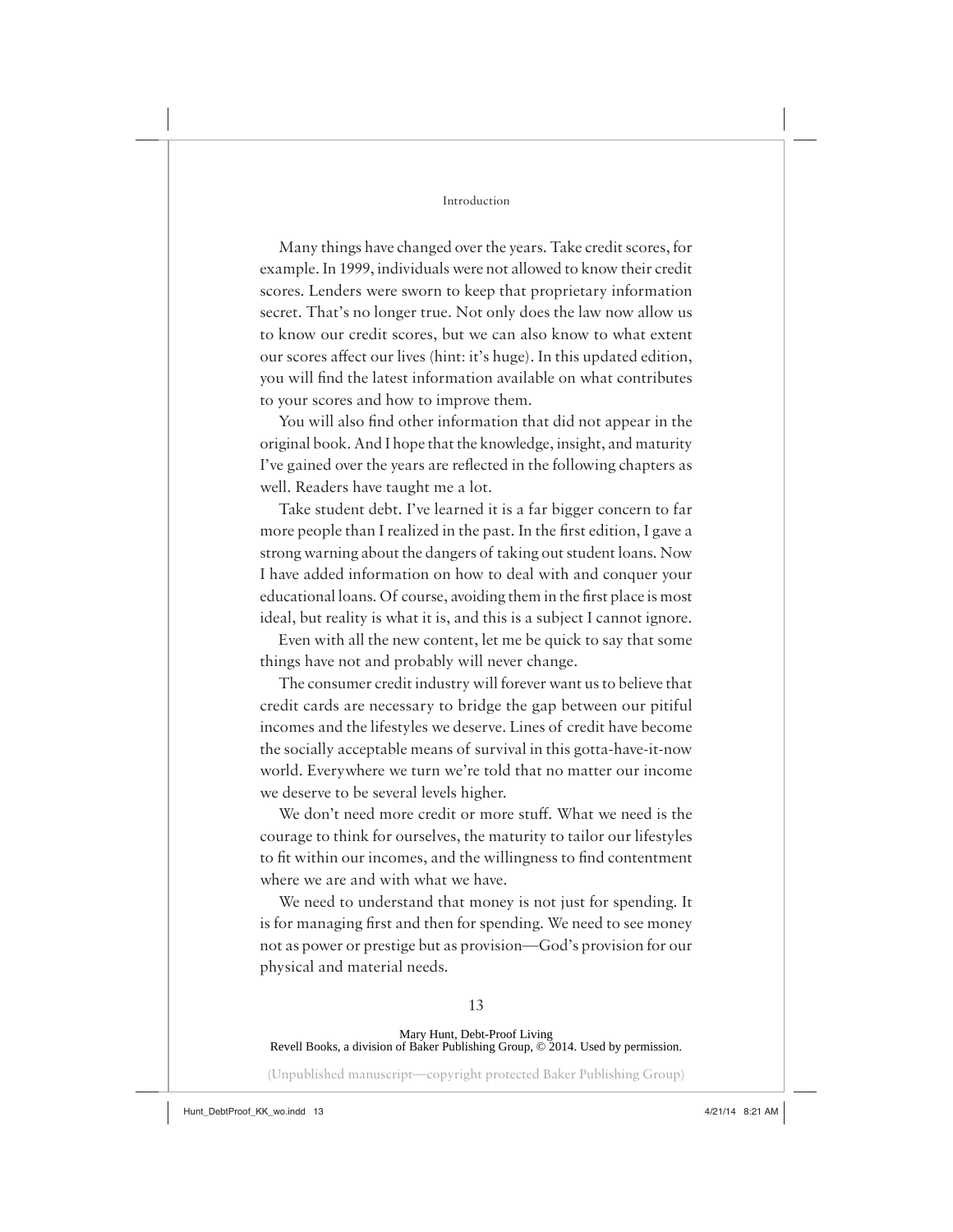Contrary to the financial pressures and stress we might feel from time to time, generally the problem is not that we don't have enough money. The problem is that we don't know how to manage what we do have. We see money as a qualifier. It is a down payment on what we want. It is the lever we use to lift ourselves to economic privileges we have not earned.

Since 1992 I have devoted my life to learning about money and personal finance. At first it was a matter of survival. It took twelve years for me to plunge my family into the pit of financial despair. It appeared there was no way out. But appearances are not always what they seem. Slowly but surely we began to fight, scratch, and work our way out.

By 1992 we'd been working on our horrendous mountain of debt for nearly ten years. About \$12,000 of the debt remained. I desperately wanted to find an additional source of income so we could pay off those last remaining credit accounts. It was time to close the chapter on that part of our lives. It was time to move on.

About that time I had a wild idea. What if I created a forum? One in which I could help others help themselves, and I could help myself in the process? It seemed plausible and a way I might be able to speed the pay-back process. I had nothing to lose by trying, so I went for it.

My number one reason for starting a subscription newsletter was not a secret: I was in it for the money. I came clean in the first issue of Cheapskate Monthly (it has since undergone a name change to Debt-Proof Living and gone from a subscription newsletter to a full membership at DebtProofLiving.com). I told anyone who would listen that, for pocket change, I would provide them with information and motivation to get out of debt just as my family was doing. We would take the journey together.

Two decades later, the newsletter continues in full publication and has become a regular part of tens of thousands of people's lives.

I am smarter now than I was in 1992. I've proven that teaching teaches the teacher. Naively, I thought I knew it all—at least enough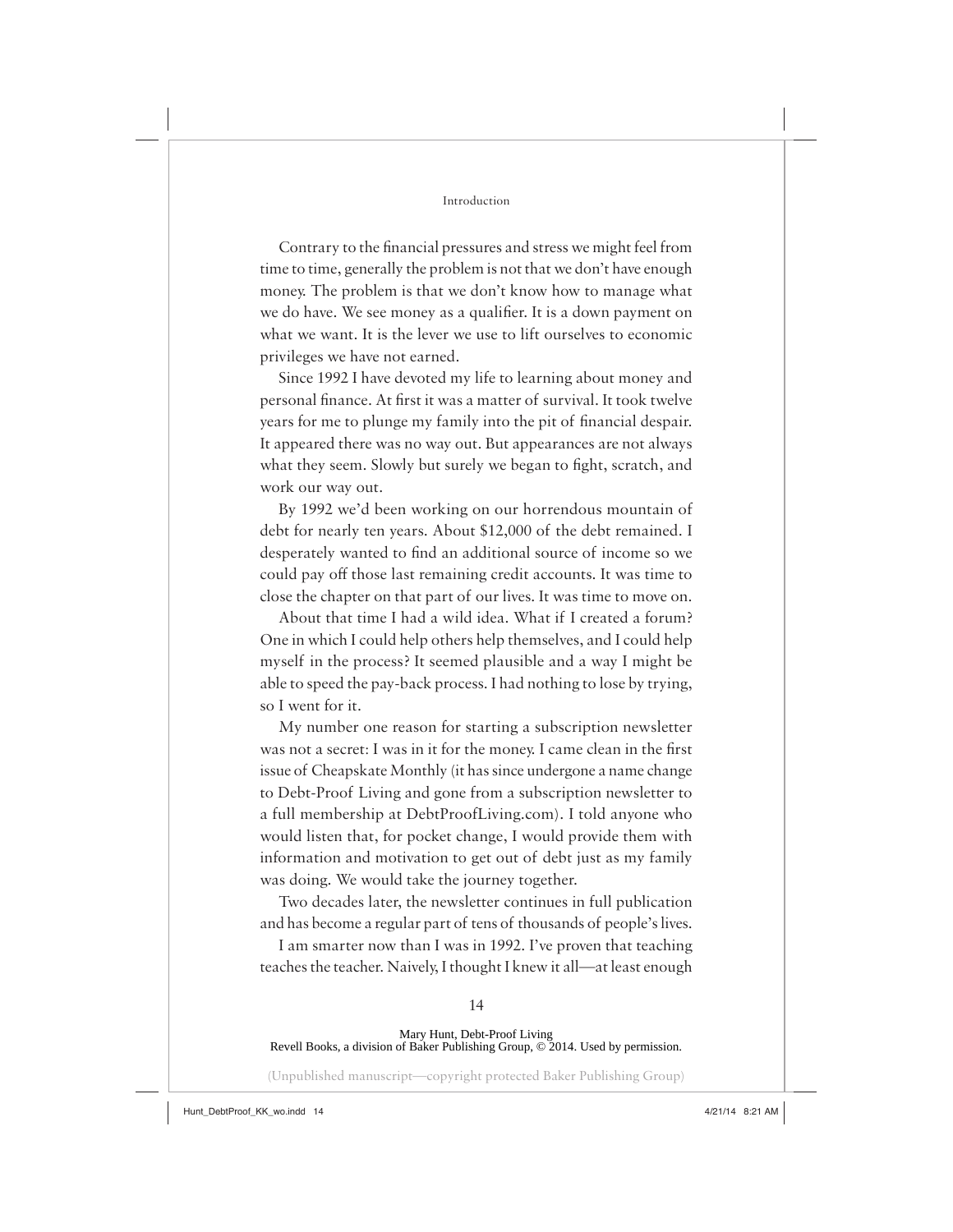to fill the few issues of the newsletter I planned to publish. But I was wrong. I never dreamed I could become so passionate about a subject I had heretofore considered hopelessly boring. And I continue to learn.

I did raise the funds we needed to reach our goal. We used the profits from the newsletter to finish repaying our whopping unsecured debt, and in a relatively short period. According to my original plan, it was time to move on. But I'd developed such a bond with so many readers that my new passion transcended that plan. I was hooked, and pulling the plug on the newsletter was not an option. It didn't cross my mind.

I also noticed that something weird was going on. My new knowledge was intoxicating; I couldn't get enough. I was driven to learn more and more. Every week I'd receive stacks of letters from readers. Some were filled with questions; others were cries for help. Some were testimonials about how this person or that couple was understanding for the first time the principles and specific steps they needed to follow to take charge of their finances and become effective money managers.

The more I wrote, the more I developed a burning desire to know more. As I learned, I watched as my family's personal financial picture began to improve—significantly. As I taught my readers to anticipate the unexpected, we became better prepared. As I waded into the waters of beginning investing, our portfolio experienced amazing growth. I actually learned the definition of *portfolio*. I could hardly believe the confidence I felt in the knowledge I was gaining.

Often I would step back and look at myself through eyes of astonishment. "Look at you! What an unlikely development for someone who was so financially ignorant, so downtrodden by debt, and so unwilling to change." I liked what I saw. My husband liked it too.

There is no doubt in my mind that getting out of debt is the important first step in gaining control of your personal finances.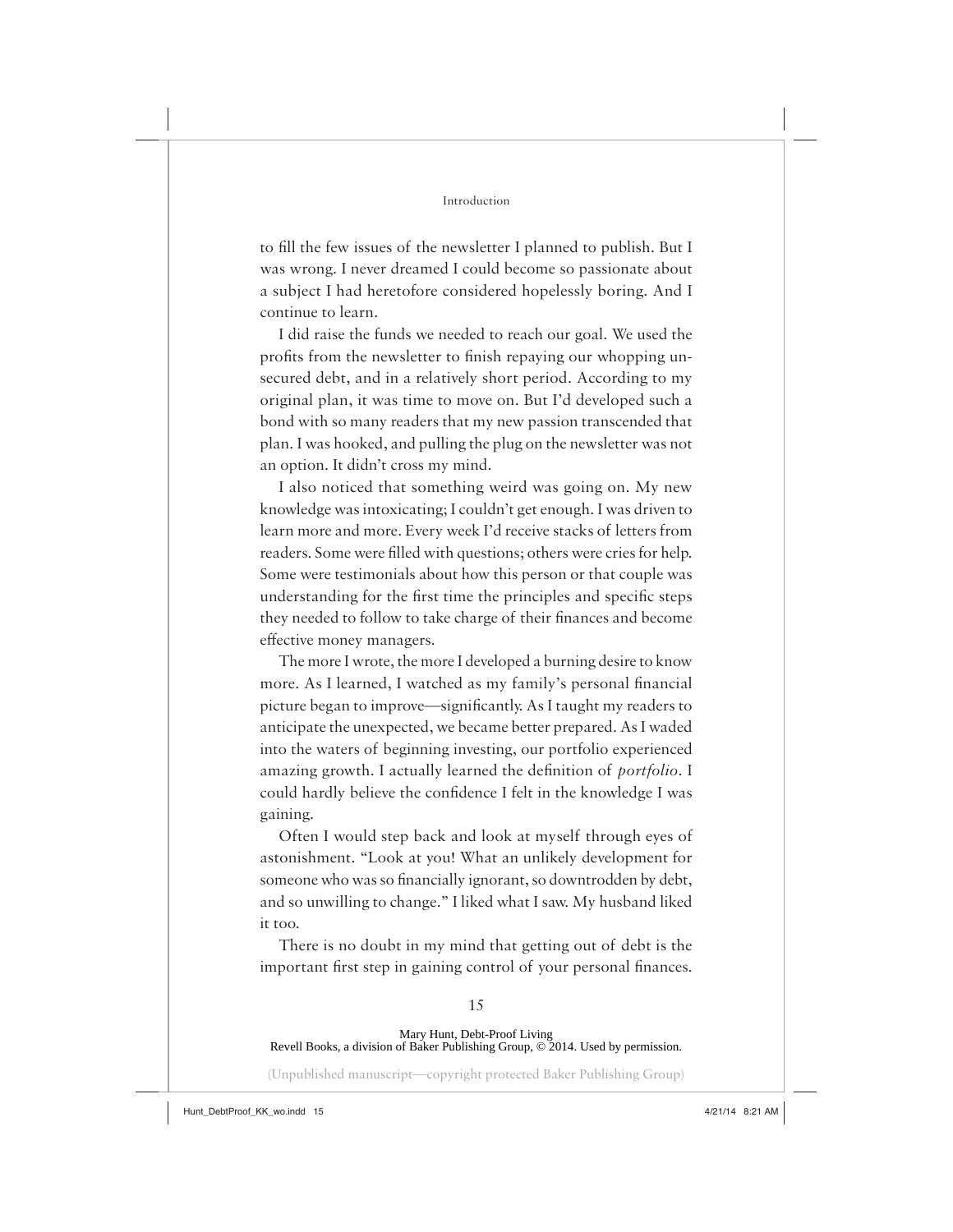But then what? The only way to stay out of debt and keep moving toward a secure financial future is to manage your income effectively. That means adopting a new way of living. It may require giving up old ways of thinking, changing your attitudes about money, and rejecting the notion that you are entitled to more than you can afford now, even when the credit industry says you are more than qualified.

It's only fair that I warn you: I am seriously opinionated on this matter of money, credit, and consumer debt. I refuse to pull punches or take the soft approach. I lived far too many years in financial bondage to see that condition as tolerable. I paid back more than \$100,000 in unsecured debt and lived to tell about it. I've been there. I know what it takes. I know the temptations and challenges that hit you every day.

I am the first to admit that the countless offers of entitlement and promises of happiness that appear online and on our television screens day after day are more than just enticing. They are downright seductive. And I know the pain and personal devastation of cashing in on those promises only to find that having it now and paying for it later is not the path to contentment and peace of mind. Rather, it leads to self-centeredness and defeat.

I have written this book to present my case, in the most powerful way I know, that it is possible to live a rich, fulfilling life without consumer debt.

One of the most gratifying aspects of what I do is having readers tell me I've changed the direction of their lives. If that has been true for even one person, I am blessed, because I know my passion has found purpose. In that, I have found unspeakable fulfillment.

Wherever you are on your financial journey, consider this my personal invitation to join me and thousands of others on the road to a debt-proof life.

16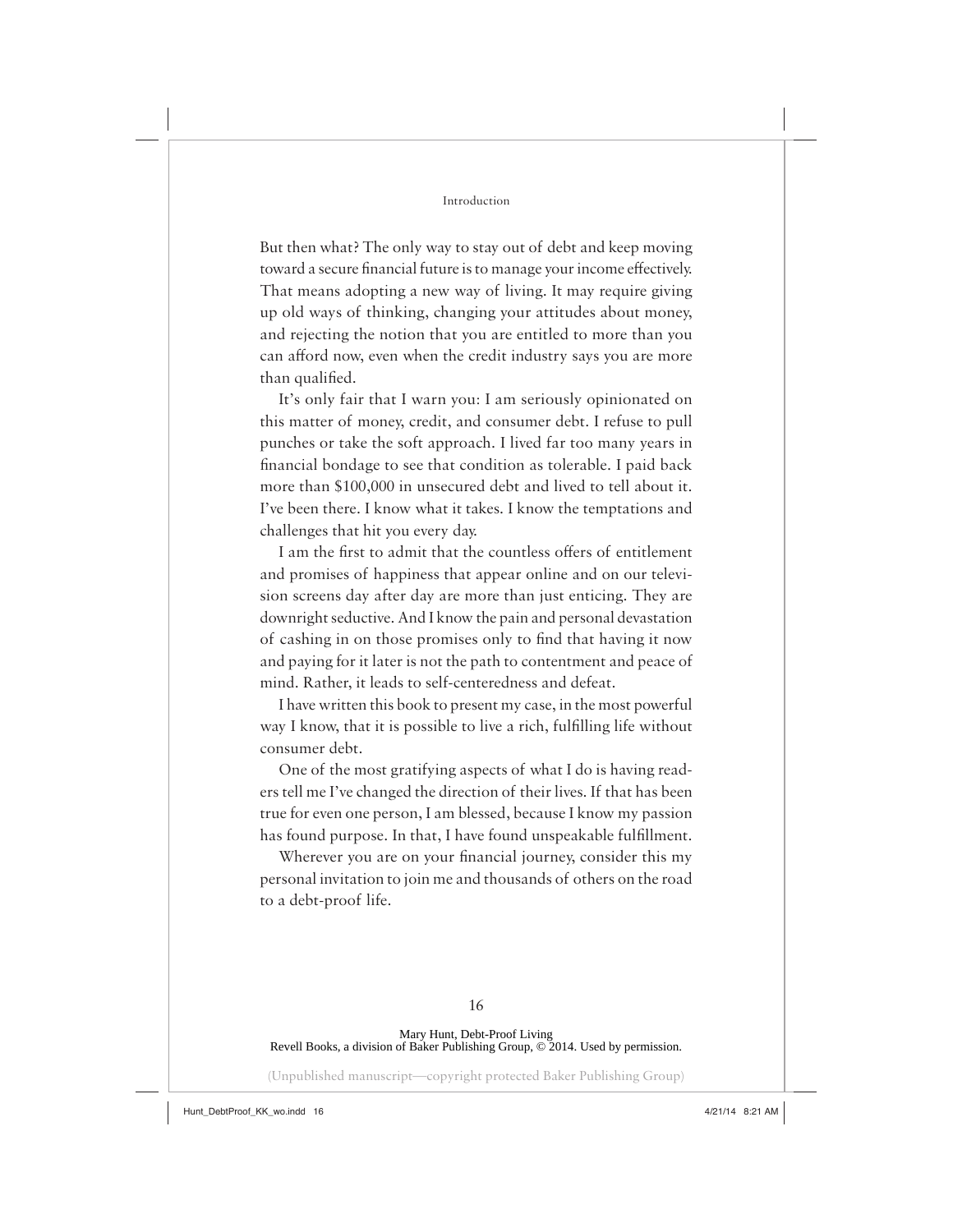1

What It Means, What to Expect

Knowledge is the difference between really living and just existing. Existing is instinctual; living is the exercise of certain learned skills, attitudes, and abilities that you have acquired and honed to a sharp and focused edge.

> Dr. Phil McGraw, clinical psychologist and television host

Like graduation, becoming debt-free is not the end—it's the beginning of a new adventure. To drop out at your debt-free ike graduation, becoming debt-free is not the end—it's the "graduation" and fall back into debt would be to turn your back on everything for which you have been preparing. It would be to close the door on your dreams of financial ease. In some way, it would diminish the importance of what you accomplished. Who would be so foolish as to do the difficult work and then not stick around to enjoy the rewards?

Mary Hunt, Debt-Proof Living Revell Books, a division of Baker Publishing Group, © 2014. Used by permission.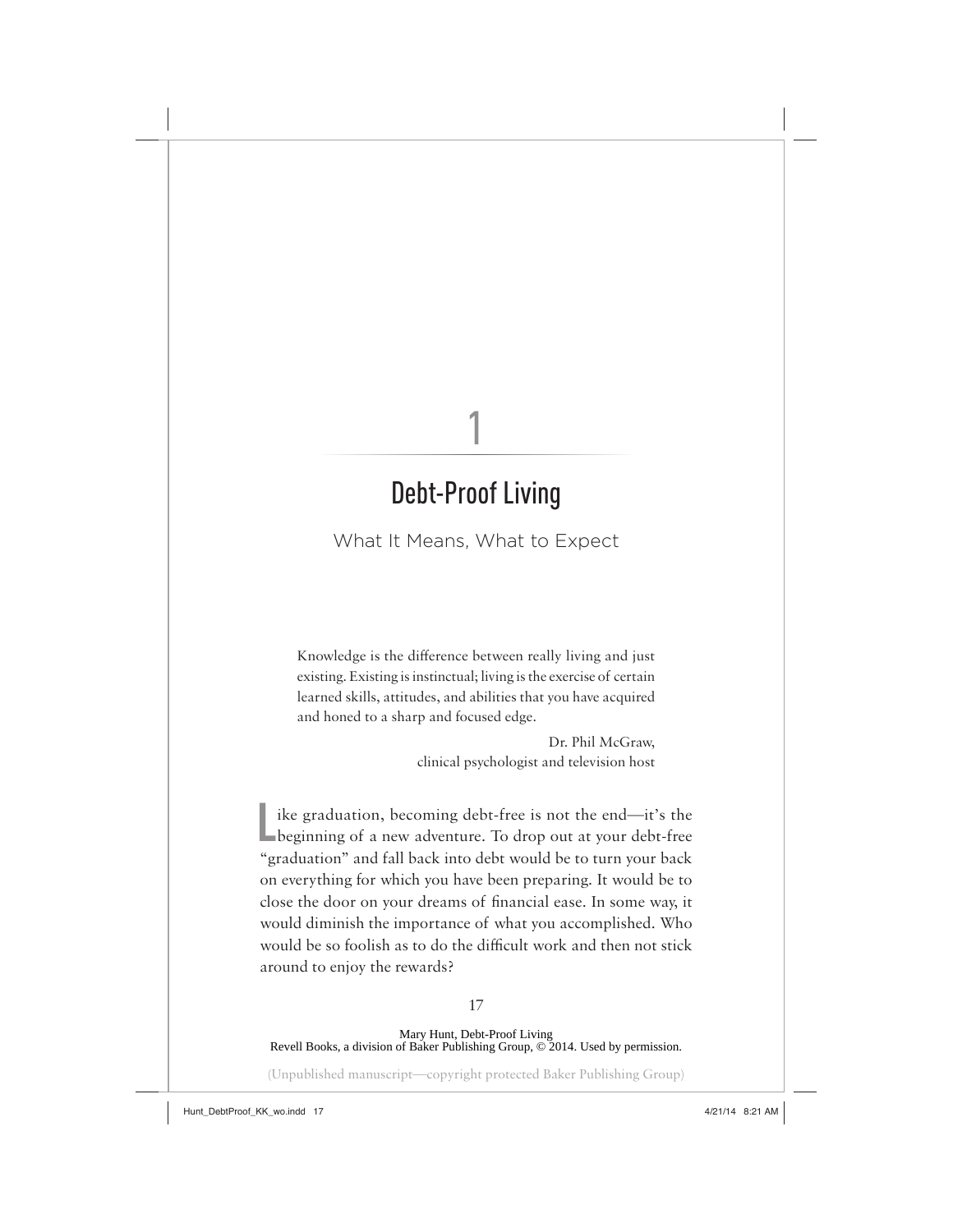Not long ago I heard from someone who dropped out. In her letter, Bonnie described how she and her husband had gotten into quite a debt mess during the early years of their marriage. It took them three years to unload \$18,000 of credit card debt, but they did it! They were debt-free. And they assumed they were finished. That is when they dropped out.

Bonnie and her husband bought a home and soon welcomed their first child. Of course, they needed all kinds of things for this new chapter in their lives. The baby needed a new crib; they needed a new sofa. It all seemed so logical and necessary.

Apparently, they needed many other things too, because by the time Bonnie wrote, they were in debt again—this time they owed more than \$26,000. Bonnie described how she and her husband make good money, live fast-paced lives, have no savings, and spend thousands each year eating out. Every nickel that comes in goes out to keep the bills at bay.

I could feel Bonnie's panic as I read her closing paragraph:

We did it once. We know we can do it again. But how do we avoid falling back into the cycle of debt the next time? There must be some way for us to cure ourselves of this disease once and for all. I'm afraid that if we become debt-free this time, the way we think about money might lead us right back into debt again . . . and again . . . and again. How can we win over debt for a lifetime? Help!

I must have stared at that letter for a full hour as a million thoughts raced through my mind. Over and over, I kept coming back to the simple truth that getting out of debt is only the first step. That is how you get to the starting point. Staying out of debt and moving forward to financial independence—that's the bigger challenge. And that's where the big rewards await.

I thought about the thousands of people I had met or communicated with over the years who had made it to the starting line. Are they progressing, I wondered, or did they, like Bonnie, mistake the starting line for the finish line? How many of them grabbed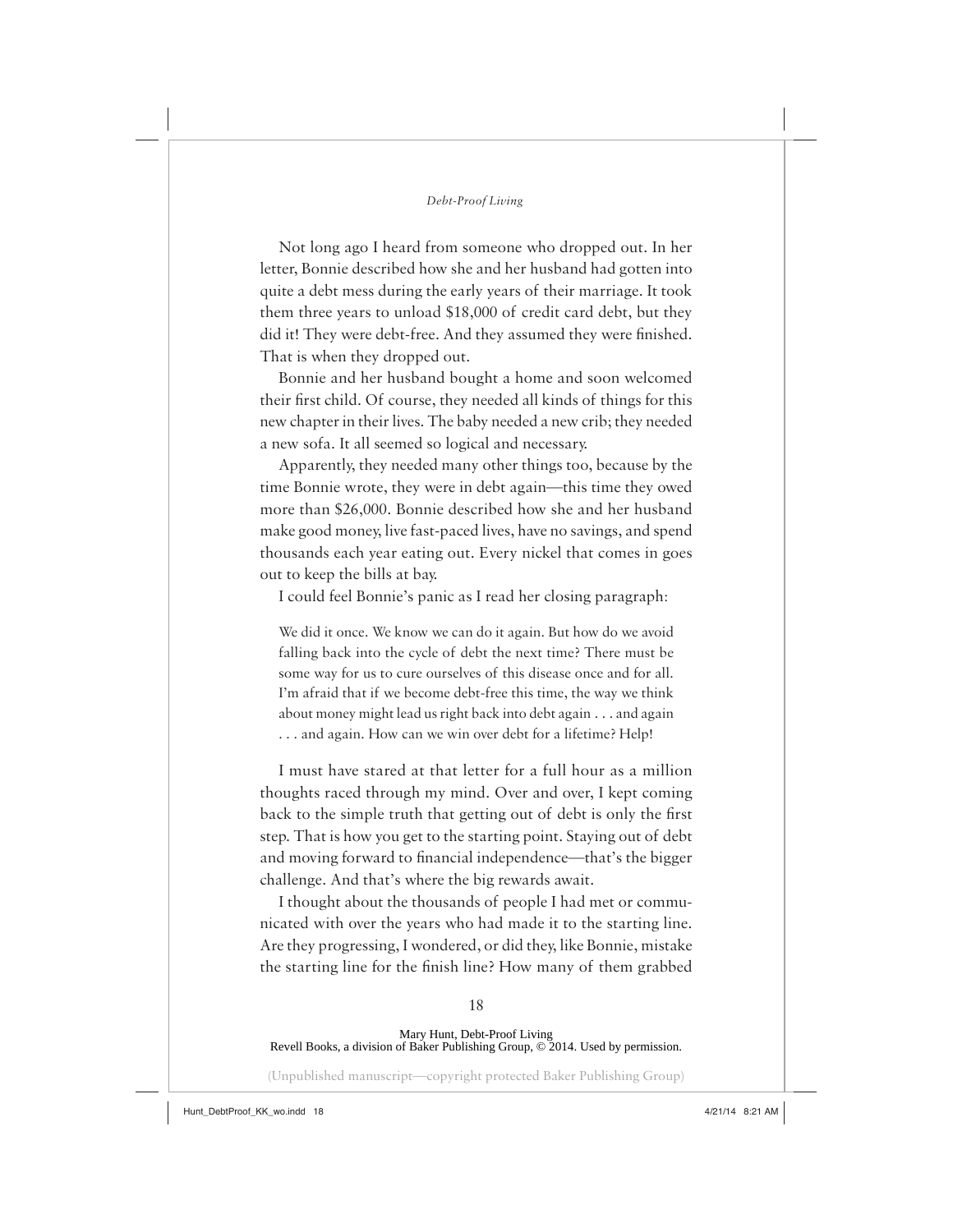the prize and went back to their old ways of living and thinking, putting the lessons they learned in "boot camp" far away from their daily lives? Did they go through the steps to get out of debt hoping they wouldn't have to think about money again? That somehow they'd have so much money they would not need to care for it?

Bonnie's letter brought to mind my own situation and how I repaid a boatload of debt, how the temptation to fall back into the old ways of incurring debt becomes less intense and certainly manageable but never really goes away. What keeps me from going back? How can I encourage people not to stop but to move on to the next level and beyond? Is it possible to win over debt for a lifetime?

I startled myself when I jumped to my feet and answered Bonnie as if she were sitting across the desk. Yes, it is possible, and no, I will never go back! You have to get to the starting line, establish your long-term goal of reaching financial freedom, define that goal in terms of steps, and then change gears from debt recovery to debt prevention. You have to think specifically, not generally, about how you're going to get there and then rejoice because each step from now on will be one of progress, not repair.

I continued pontificating, in the privacy of my office, on this matter of maintenance—a way of living I would soon call debtproof living. It was a defining moment as I described to myself what a debt-proofed life looks like: You spend less than you earn; you give, save, and invest confidently and consistently; your financial decisions are purposeful; you turn away from impulsive behavior; you shun unsecured debt; you borrow cautiously; you anticipate the unexpected; you scrutinize your purchases; and you reach your goals by following a specific plan.

Perhaps you've heard of a weather condition known as El Niño. An El Niño makes meteorologists giddy because it gives them a very unusual type of weather to report.

I can't help but think back to the El Niño of 1998. Where I lived in California, it washed sections of the beach out to sea and took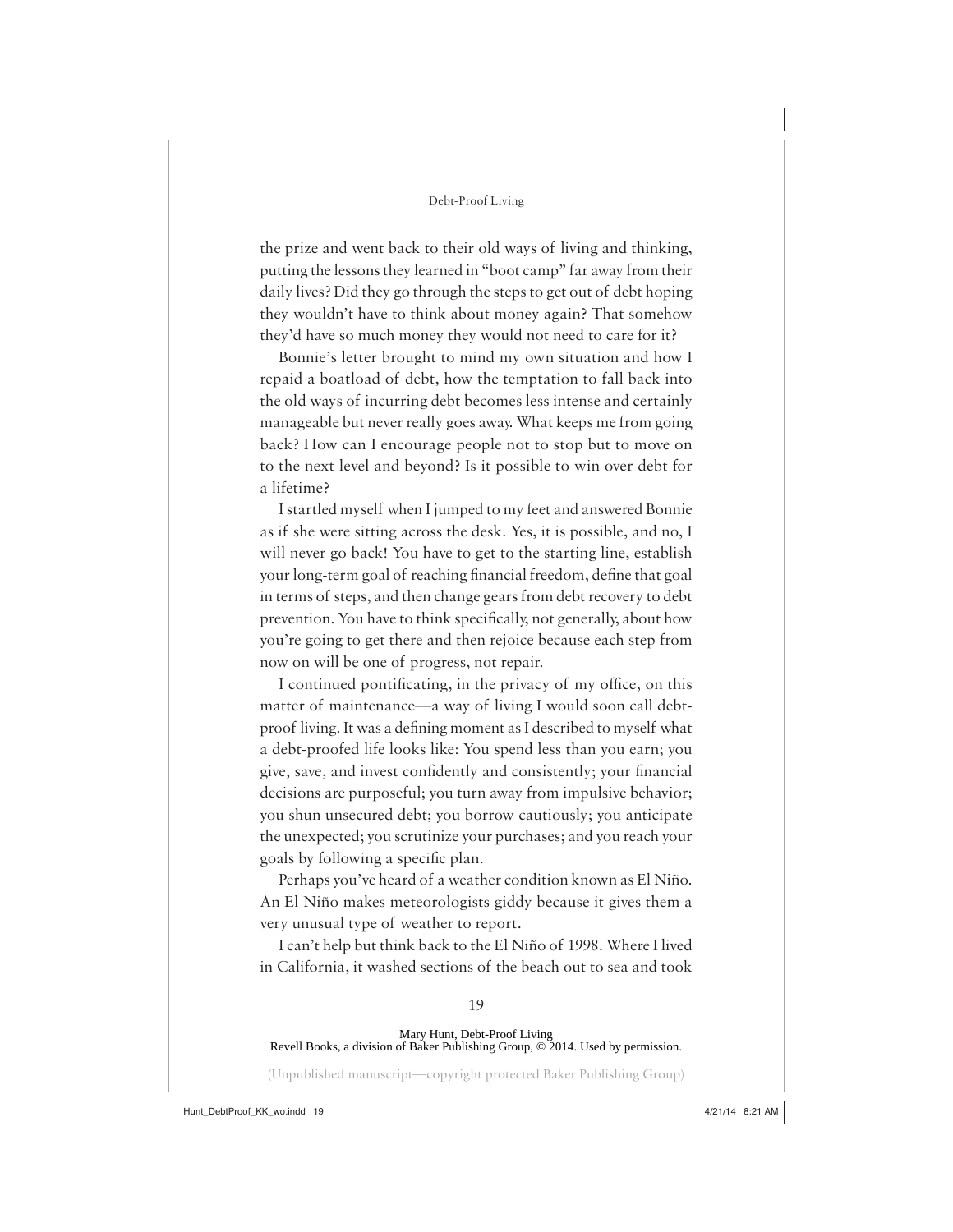a few homes along for the ride. It was amazing to watch as certain other structures were pounded relentlessly but remained intact. Was El Niño selectively cruel, targeting some homes and for no apparent reason sparing others? No, El Niño slammed the entire area with equal force and showed no mercy. What made the difference was how the homes were constructed. Those tied to bedrock weathered the storms just fine; those built on shifting sand did not.

I never could have predicted which homes would survive such an ordeal. Foundations aren't exactly out there for everyone to see. Often it was the more showy, ostentatious homes that flunked the test. They looked good, but they did not remain standing when things got rough.

In the same way that Laguna Beach homes must be tied to something immovable, the way you manage your money must be tied to unchanging truths and principles. If your financial behaviors are based on shallow thoughts and fickle feelings, the storms of life will wipe you out. And there will be storms—I guarantee it.

Bonnie and her husband were washed out to the sea of debt because they did not tie themselves to a solid foundation of unchanging truth. Once they fixed the initial problem, they tossed aside the principles that had served them so well in getting out of debt. They handled debt recovery well but failed to kick into debtprevention mode. They got to the starting line, and then they quit.

Truth be told, you may not have a clue what you believe about money and its role in your life. Or you might firmly believe things that are not true. No matter what you've done or believed in the past about money and how to take care of it, now is the time to tie yourself to a foundation that will not change, one that will withstand the storms of life. In the same way you would insist on a sturdy, well-built foundation on which to build your dream house, you need a strong foundation on which to build your financial life. In the coming chapters, we are going to create that solid foundation using sound yet simple financial principles that will stand the test of time.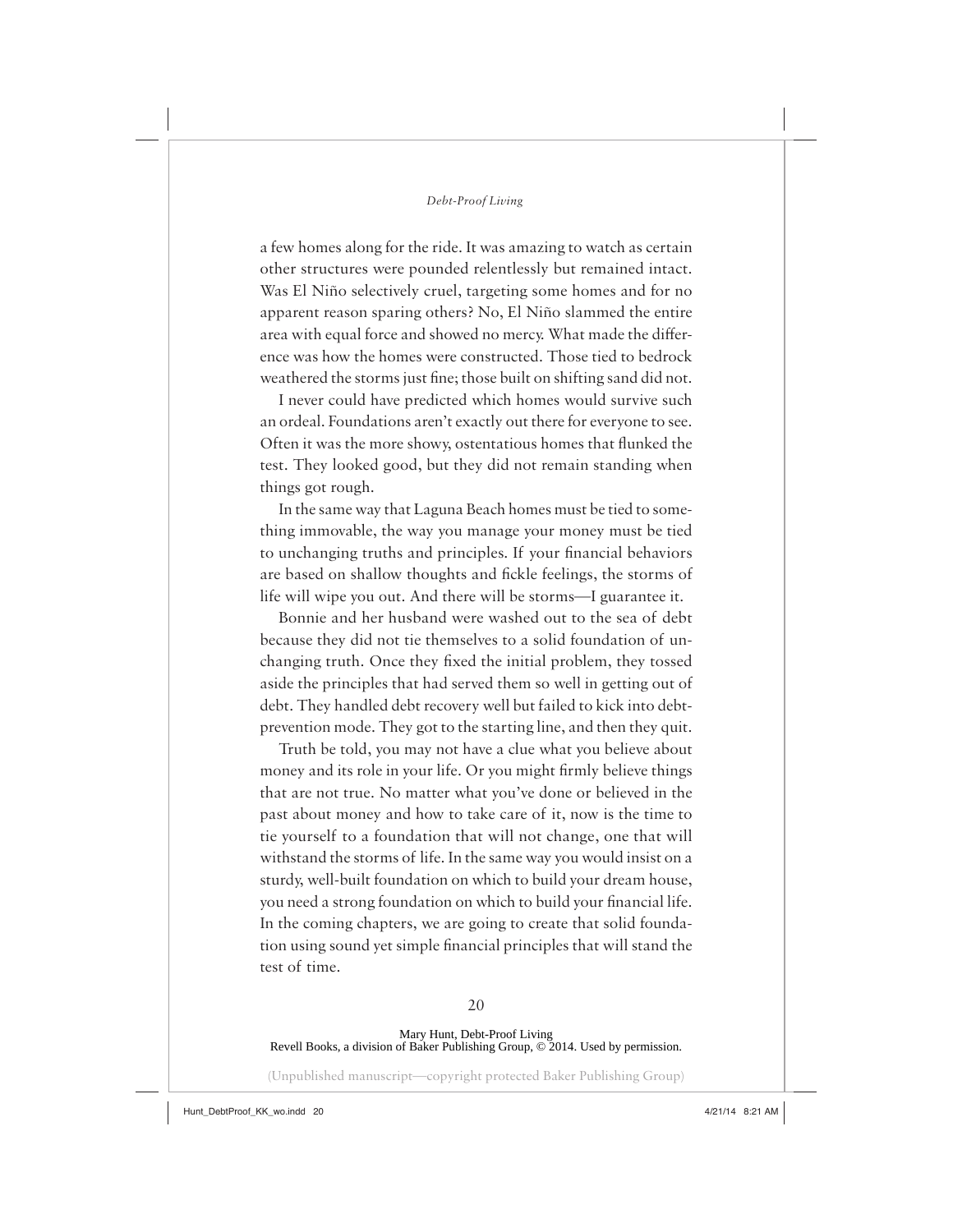Don't be surprised if at first you find some of this information overwhelming. There's a lot to learn and a lot to do even if your finances are not in terrible shape. You won't be able to do everything at once, so relax and learn all you can. Take it one step at a time, and you will find that you can begin immediately to improve your personal financial picture.

I am confident that you will find a sense of enjoyment and personal satisfaction as you get your debts and spending under control, as you learn specific strategies, and as you let go of the hit-or-miss method of money management. Everything will not change overnight, but as you take the first steps and then commit to steady progress, you will be well on your way to achieving the financial security you desire.

# **What Is Debt-Proof Living?**

To debt-proof means to live without reliance on consumer credit. Debt-proof living is:

- *A lifestyle*. Debt-proof living is a way of life in which you spend less than you earn, you give and save consistently, your financial decisions are purposeful, you strive to live below your means and free of consumer debt, and you work toward your goals by following a specific plan.
- *A system of personal money management*. Debt-proof living is a specific money-management method that makes it possible to debt-proof your life and is presented in its entirety in this book.
- *A newsletter*. Debt-Proof Living (formerly Cheapskate Monthly) newsletter is a monthly publication that picks up where this book ends and is a monthly source of encouragement, information, and entertainment in your quest to debt-proof your life.
- *A website*. DebtProofLiving.com was established in 1997 and has grown into a member community. The website is where

21

Mary Hunt, Debt-Proof Living Revell Books, a division of Baker Publishing Group, © 2014. Used by permission.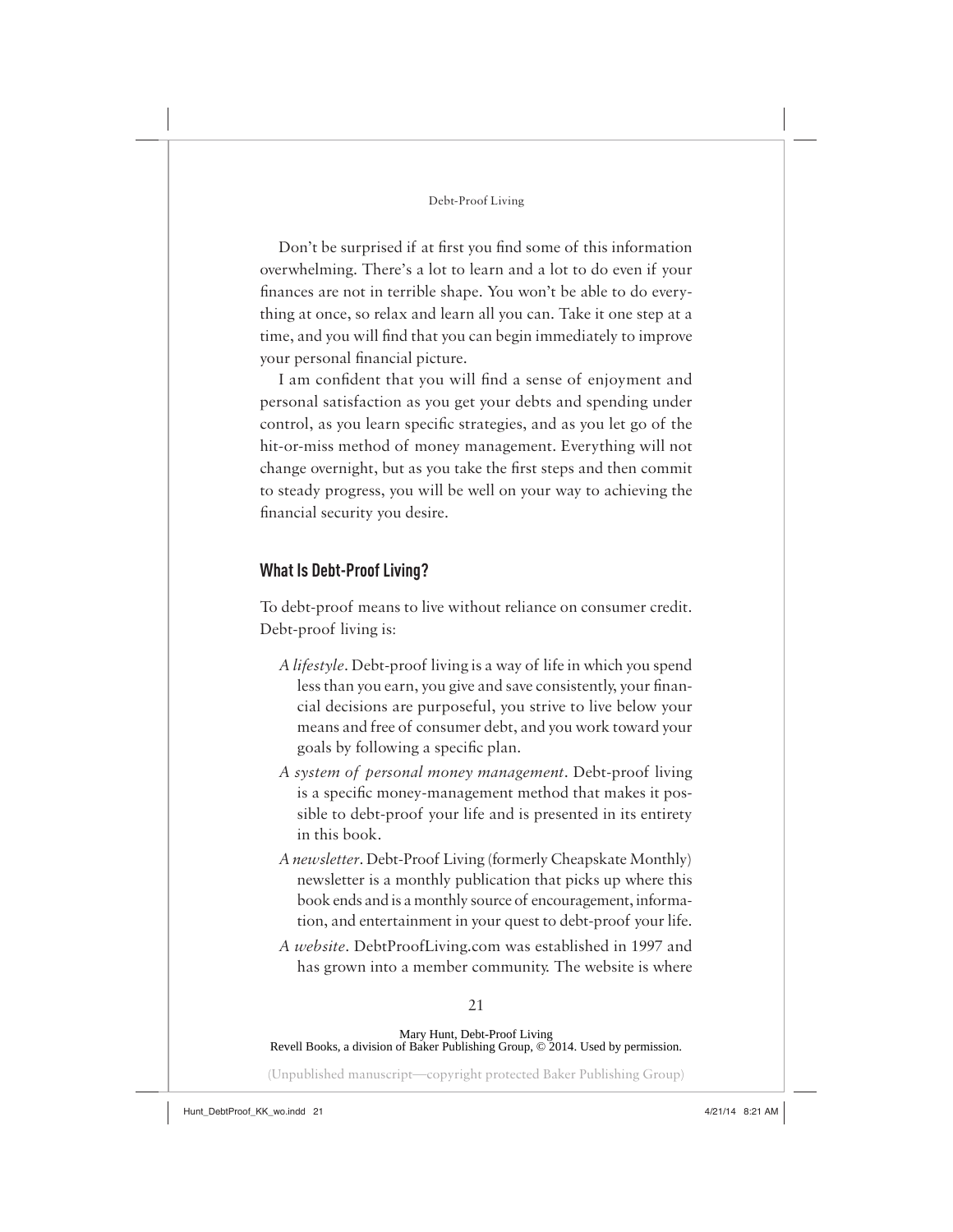members access the monthly newsletter and its archives, use DPL's calculators and money-management tools, and interact with other DPLers in lively community forums.

*A book*. This method is presented in its entirety in the book titled, not surprisingly, *Debt-Proof Living*—a copy of which you hold in your hands (for which I thank you very much).

# **Five Reasons to Debt-Proof Your Life**

You will never find success in turning your money life around until you are thoroughly convinced it needs to happen. Here are five reasons you need to make that turn and debt-proof your life.

1. *To survive lean times*. If you have a load of debt, even the slightest shift in your economic picture can plunge you into financial despair. Debt represents a heavy load and makes the journey nearly unbearable. Debt offers few, if any, options. If you are debtfree, you are traveling light. When you live without debt, you have alternatives to help you survive times of challenge and struggle.

2. *To reduce your stress*. Financial stress comes in many forms: worry, sleeplessness, communication breakdown, depression, and anxiety. The medical community reminds us that stress takes a terrible toll on our health. We are less immune to disease and illness. Our bodies bear the consequences of the heavy loads our minds carry when we place our lives in financial jeopardy. Debt-proof living can turn stress into joy, peace of mind, and rest.

3. *To protect your future*. Revolving debt forces you to transfer your future wealth to your creditors' bank accounts. Debt-proof living is an insurance policy for your future income. It builds a protective shield that creditors cannot penetrate.

One woman I spoke with recently brought this truth home to me in a poignant way. Only months before our encounter, her mother had died, leaving her a sizable inheritance. How comforted she should have felt knowing she was so important to her mother that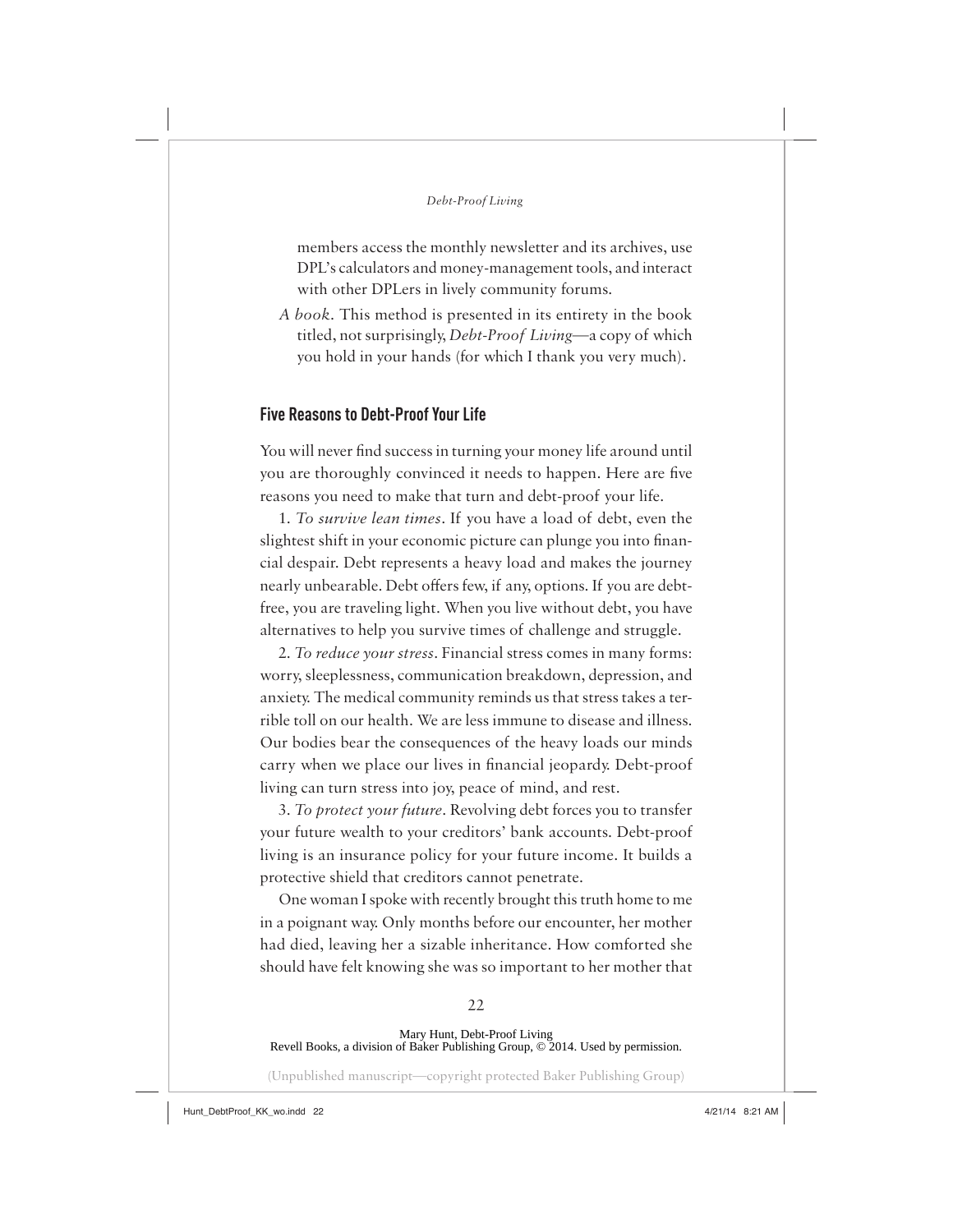she had purposely blessed her daughter in this way. Although the mother would never know, this woman had run up such significant debt that it was going to take every penny of her inheritance to bring her current and back into favor with her creditors. Through tears, she finally understood what it means to transfer your future wealth to your creditors.

4. *To protect your marriage*. Whether you are married now or hope to be one day, you need to understand just how devastating debt can be to the relationships you hold most dear.

The number one killer of marriages in the United States is unresolved conflicts.<sup>1</sup> And what do couples argue about the most? An impressive study published by the Center for Marital and Family Studies at the University of Denver reported how couples rated their problem areas over an extended period of time. 2 The study tracked couples from before they married to many years after. People before marriage, people after marriage, people with a lot of money, people with little money—all rated their number one area of conflict as money.

Divorce is expensive, but more than that, it is devastating for all parties, especially the children. If strengthening your marriage were the only reason to debt-proof your life, it would be reason enough.

5. *To teach your children*. If your kids read magazines, go to school, watch television, listen to the radio, know what a fast-food restaurant is, or have ever been inside a store or supermarket, they already know something about entitlement and instant gratification. Right under your nose they are developing into world-class consumers. They may be well on their way to becoming future debtors of America.

If you do nothing to intervene, statistics indicate your kids are headed for a life that will be severely and negatively impacted by consumer debt. By debt-proofing your life, you will affect your children's lives as well because families reproduce themselves. Kids learn through observation and imitation, and when all the smoke clears, they usually turn out like their parents.

23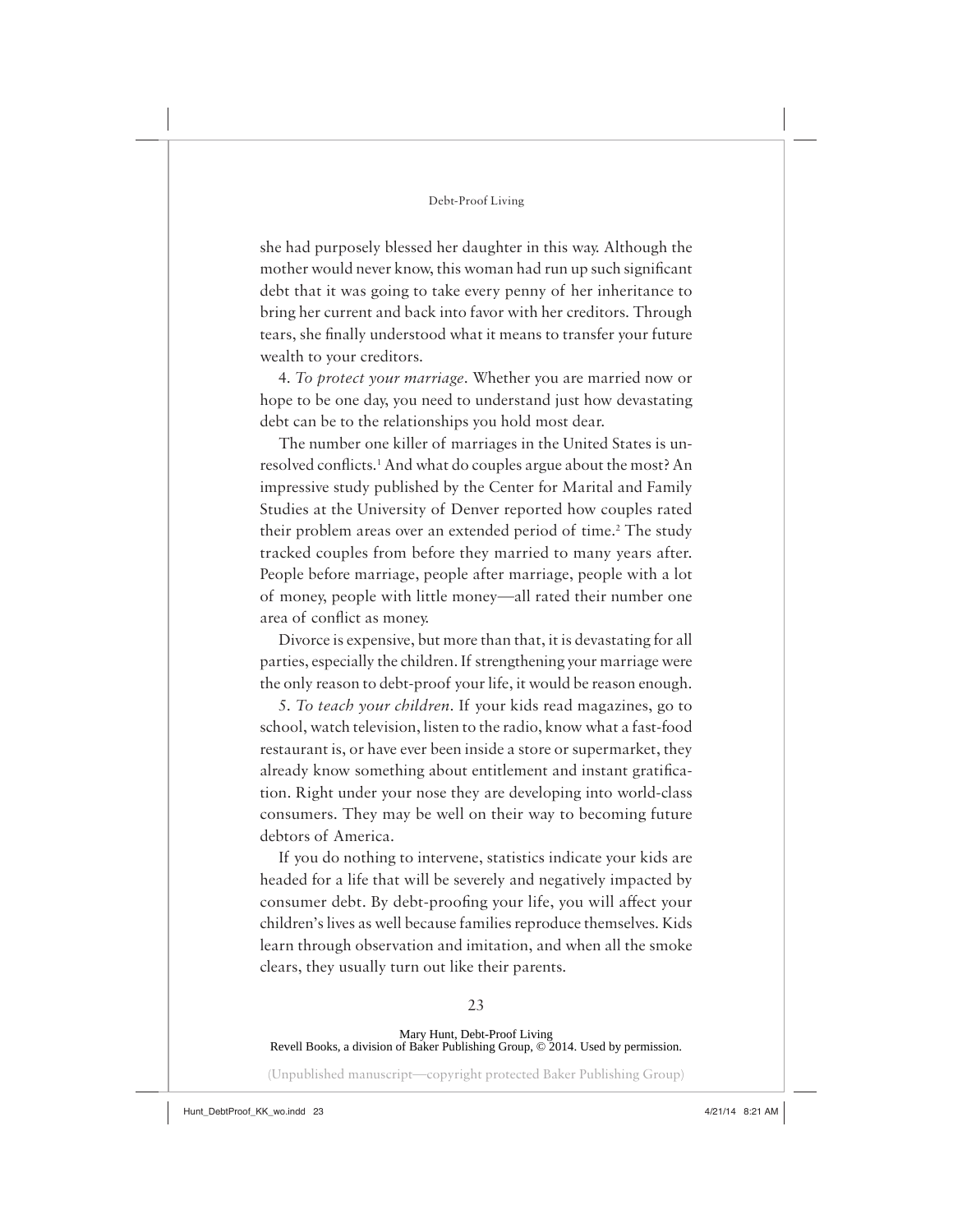# **Principles for Debt-Proof Living**

There are only five things you can do with money. You can give it away, save it, invest it, lend it, and spend it. I purposely put "spend it" last on the list. Spending should never be the first thing you do with your money. The proper management of money is specific and orderly. If we short-circuit the system by spending it first, we create fiscal disorder and eventually financial chaos.

These are the never-changing principles upon which you can build your financial life—whether you live on a fixed income, are self-employed, rely on commissioned sales for your livelihood, or have huge sums of money at your disposal.

*Principle 1: Never keep it all*. The first thing you must do when money flows into your life is give some of it away.

You have two enemies that will do all they can to make sure you do not live below your means—that you spend all the money you have now and hope to have in the future. The first enemy is greed. The antidote for greed is giving.

Greed is that voice whispering in your ear that insists you are entitled to have anything you want and everything you like. Greed keeps you from being satisfied. Giving away some of your income brings balance to your life. It is a remarkable antidote for a condition that has the potential to ruin your life.

Giving connects you to something greater than yourself; it takes your eyes off your situation. How much you give away is a personal decision; however, I suggest that 10 percent is a good amount.

Giving is the tangible expression of gratitude and proves the condition of your heart. Giving easily defeats the enemy named greed.

*Principle 2: Always save some*. Your second financial enemy is fear—fear of poverty, fear of running out of money, fear of losing your job, or any number of money-related fears. The antidote for fear is saving.

Diligently save 10 percent of your paycheck—over and above any contributions you are making to retirement plans. You must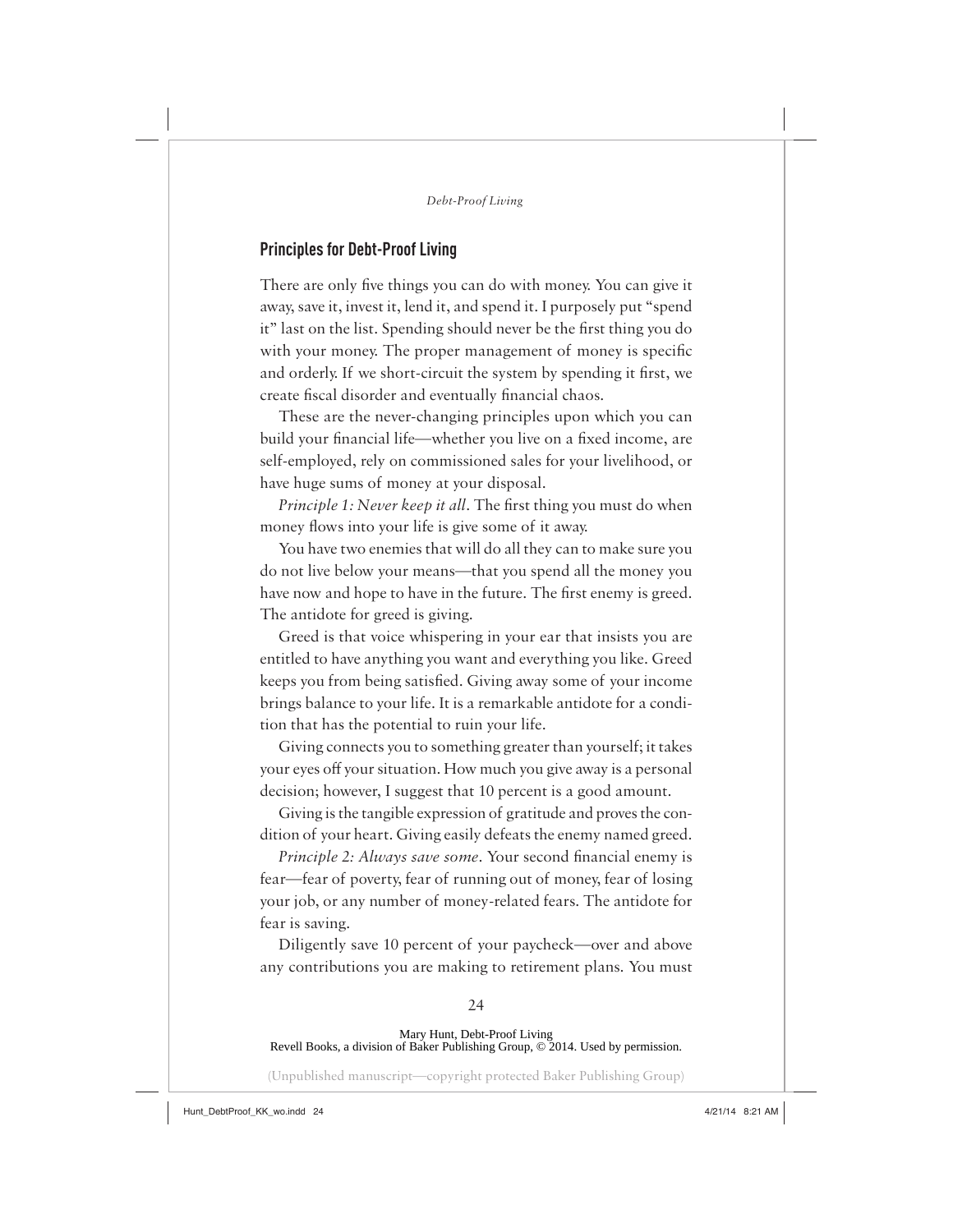always save without fail before you pay your bills and before you spend your paycheck.

The money you save is money that will be there to carry you through times when your income stream is cut off. And that will happen sometime in the future. Get prepared. Always pay yourself before anyone else. Always.

*Principle 3: God is the source*. If you see your employer, your spouse, your investments, your trust account, your parents, or any other entity as the source of your income, you are setting yourself up for a great deal of worry. Employers go away, parents and spouses die, investments can turn sour overnight. The truth is that all of these are only the conduits in the delivery system. They are the channels through which you receive money, but they are not the ultimate source.

God, who gave you the talents, intelligence, and ability to think and work, is the source of your money. Once you see yourself as the manager or "steward" of your resources, you will also understand your responsibility to be trustworthy and reliable, to care for what you've been given to manage. Believing this truth will bring a sense of peace and calm to your life. No longer will you fear a drop in the stock market or the plunging of real estate values. No longer will you lie awake worrying about losing your job.

The way your money is delivered may change radically and frequently, but the source never changes. It is the same yesterday, today, and forever.

*Principle 4: Pay with cash*. ATM cards, debit cards, and credit cards are all stand-ins for money. They are not the real thing; they are just representatives, and often very poor representatives if they enable debt.

Using cash in your day-to-day living whenever prudent may require lifestyle changes and sacrifices, but it will keep you from drowning in a sea of red ink on your journey to financial freedom.

Paying cash promotes contentment because you can see the value in the things you buy. Paying cash makes spending difficult and uncomfortable. And that is exactly the way it should be.

25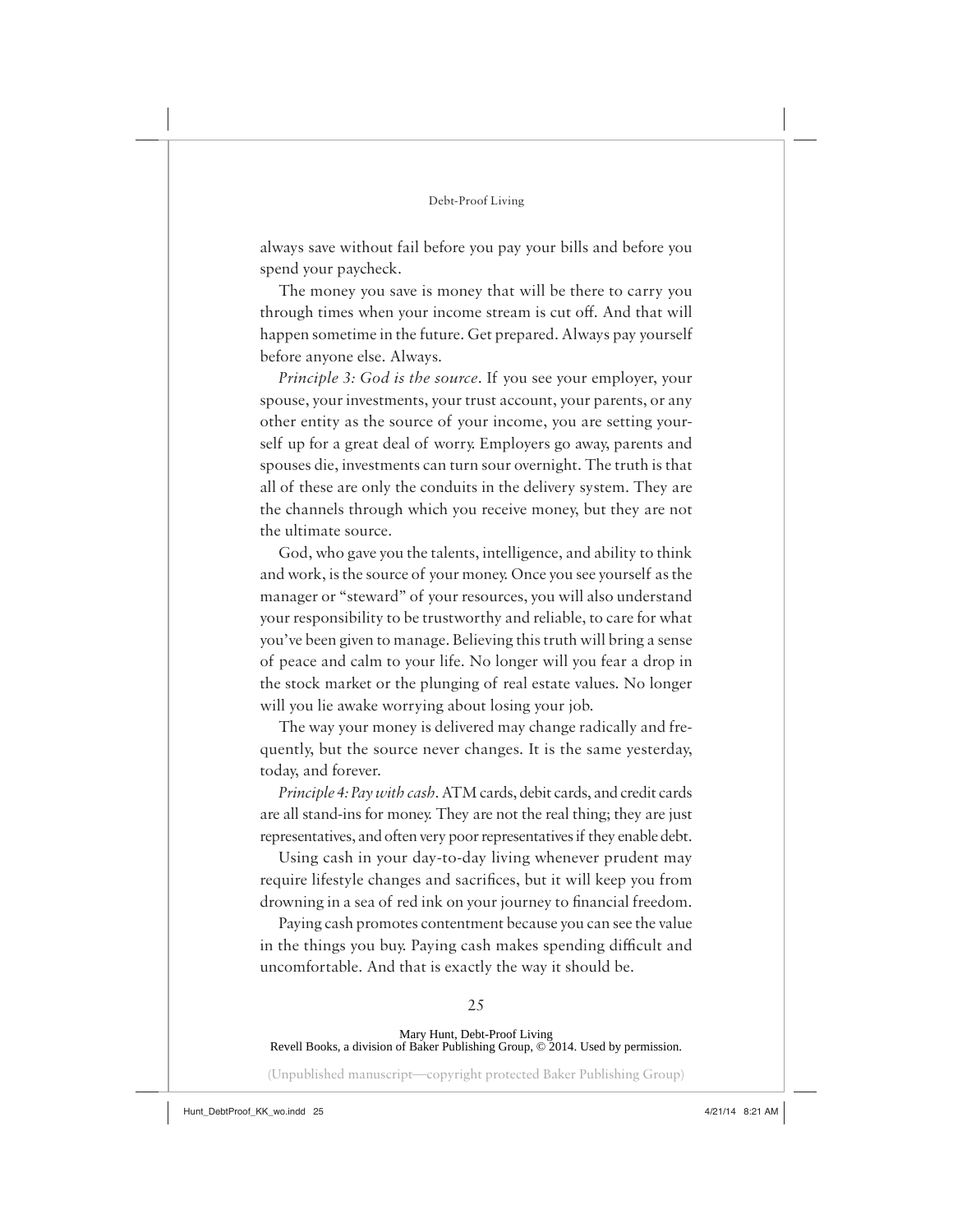*Principle 5: No new debt*. Unsecured debt is like cancer. At first it is not life-threatening because it involves only a cell or two. But it never stays small. It begins to grow, and then it takes over. It becomes the master; you become its slave. A little cancer is never okay. Neither is a little debt.

Note that "no new debt" is not the same as not using a credit card to make a purchase. As you will learn, a credit card used properly can be a very helpful tool. The way you pay that credit card bill determines whether the debt becomes unsecured debt. If you are unable to pay your credit card in full within the grace period, you will incur new debt, and each new purchase added to that amount only increases that debt.

*Principle 6: You need a specific strategy*. Hope is not a strategy. Hope is an emotion. Without a specific plan for getting from where you are to where you want to be, reaching your goal of financial freedom will remain a dream. A plan turns a dream into a goal.

Having a plan liberates you from depending on willpower, which is unreliable emotional fuel. Willpower can get you going at breakneck speed, but once the emotion is gone, you fizzle. You should not rely on willpower. A written plan stands firm whether you're on an emotional roller coaster or an even keel.

*Principle 7: More money is not the answer*. I used to believe that if I had more money, everything would be fine. Then we'd get a raise, and we'd have more money, but it wasn't enough. And that made things worse because we turned more money into more debt.

Sometime ago I heard from Lynn. Sadly, her story illustrates this point perfectly:

I am thirty years old and have worked since I was fifteen. I married straight out of high school. I have always been good at selling any product I represented, and that is where my nightmare begins.

While working at my first "real" job in a bank, a customer recruited me to become a copier salesperson. I was hesitant until he showed me his commission check for that month. I got really

26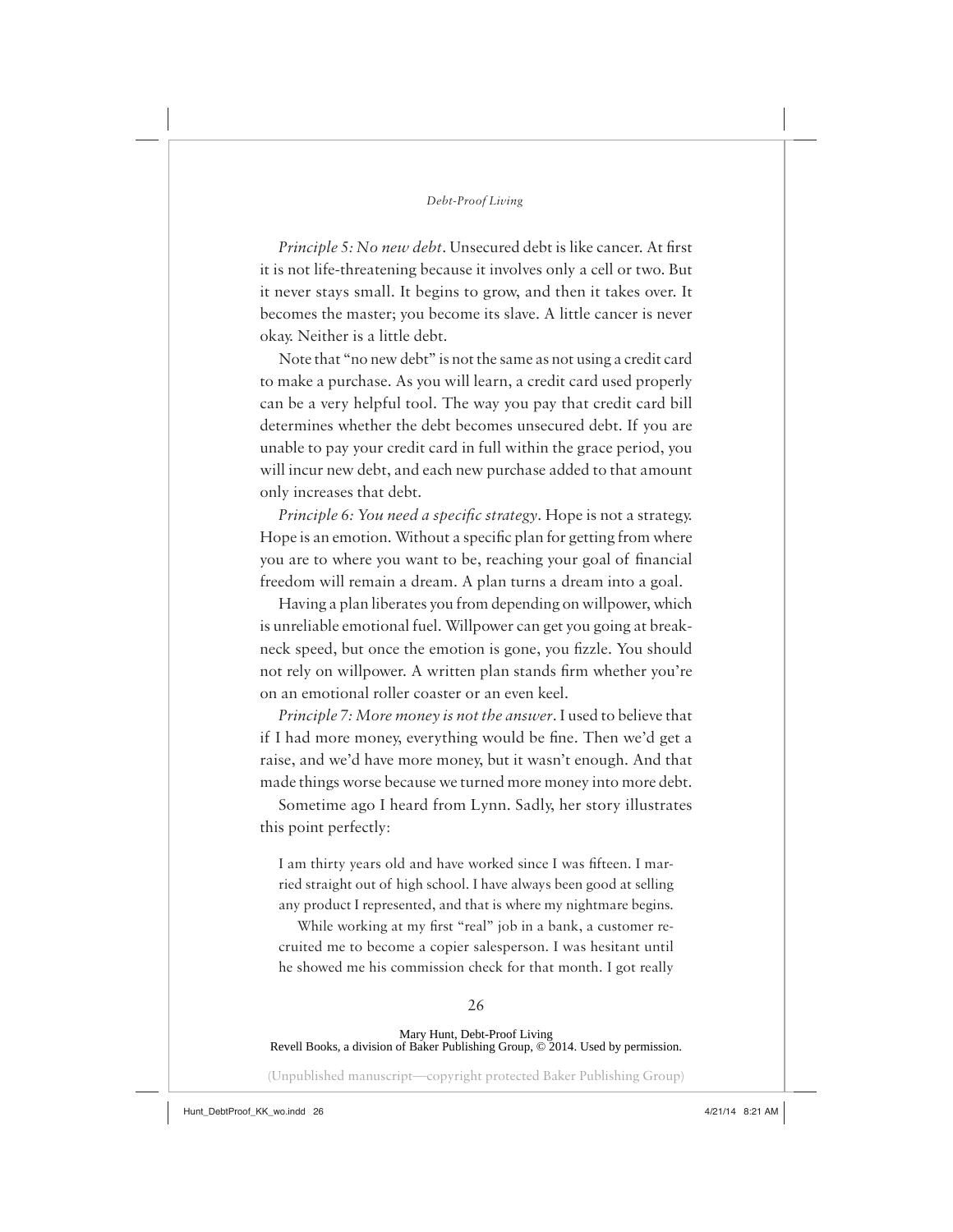excited about my potential to make good money too. So I resigned my position and started selling office products.

My first commission check was \$1,500; the next one was even better. After a couple of months I began to see just how much I could make, so I leased a new BMW for myself and a fully loaded Nissan Pathfinder for my husband. I needed many other things as well to demonstrate to people just how successful I was. I began incurring debt, all the while thinking I'll just pay it off with my next commission check.

As the months went by, meeting my quota became more difficult. I worried about where I would find my next customer. The stress became unbearable, so I quit that job after three years. But that did not stop the car payments and the unsecured debts that were breathing down our necks.

Lynn's letter went on for many more pages to describe how the situation worsened. She closed by announcing their plans to file for bankruptcy.

Lynn's train began to derail the day she impressed herself with her newfound wealth, failing to see that first \$1,500 commission check as \$1,500 cash. She wrongly viewed it as a harbinger of things to come. To her, it represented a life of luxury, where she could have anything she wanted and where money was no object. She assumed the checks would continue to roll in and, of course, in ever-greater amounts.

Lynn's situation is a perfect example of why, for most people who carry revolving consumer debt, more money will never be enough. Unmanaged money has a way of creating more debt. Then the unrelenting nature of more debt requires more money, and a vicious cycle begins—one in which more money is never enough.

*Principle 8: Money is not just for spending*. Money must be managed first, spent later. In a coming chapter, you are going to learn exactly how to manage money according to a plan that will profoundly change your life.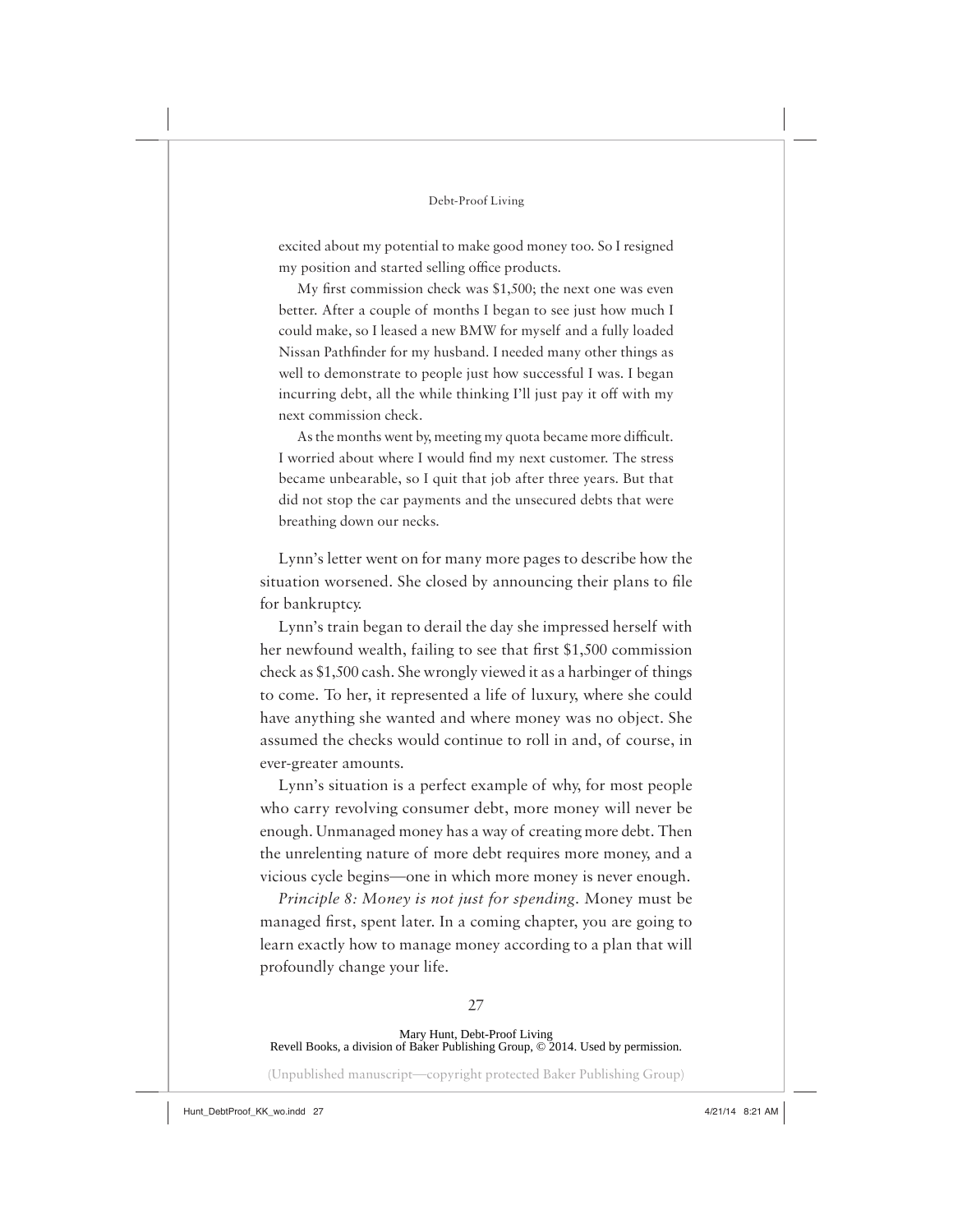Attempting to hold on to money that you have not managed specifically is like trying to hold a handful of water: No matter how hard you try or how tight your grip, the water leaks out. Money that is not managed will disappear. That's just a fact of life that most of us have proven many times over, much to our humiliation. Knowing how to manage money allows you to respond intelligently, not just emotionally. When you spend first, emotions take over and the results are, at best, unpredictable.

In your lifetime, you will have the opportunity to manage a lot of money. Let's say you and your mate are twenty-five, and your combined income is the United States median, last reported to be about \$49,103.<sup>3</sup> If you both work until you're sixty-five, even if you never get a raise, you're going to bring home over \$1.8 million. If your salary goes up just 3 percent a year, you'll earn over \$3 million. If you land a promotion, you'll rake in even more. As unlikely as this scenario may be (and not that you will earn less but that you will earn even more over your lifetime), my point remains: Having enough money is not the challenge.

*Principle 9: It is not how much money you earn but what you do with it that matters*. Had Lynn and her husband made a pledge to live by simple, sound, financial principles, they likely would have enjoyed a nice lifestyle. They were making decent money. They just didn't know—or didn't care—how to take care of it.

Imagine two identical families. Same income, same expenses everything exactly the same. The only difference is that the Smiths are into instant gratification while the Joneses prefer delayed gratification.

The Smiths act on their desires as they come up. They buy now and agree to pay later. They carry revolving consumer debt equal to that of the average American family, which means they pay around \$1,200 a year in interest on their unsecured debt.

The Joneses have no unsecured debt. If they don't have the money to pay for the things they want, they wait until they do. They do not send \$1,200 a year (\$100 each month) to the consumer credit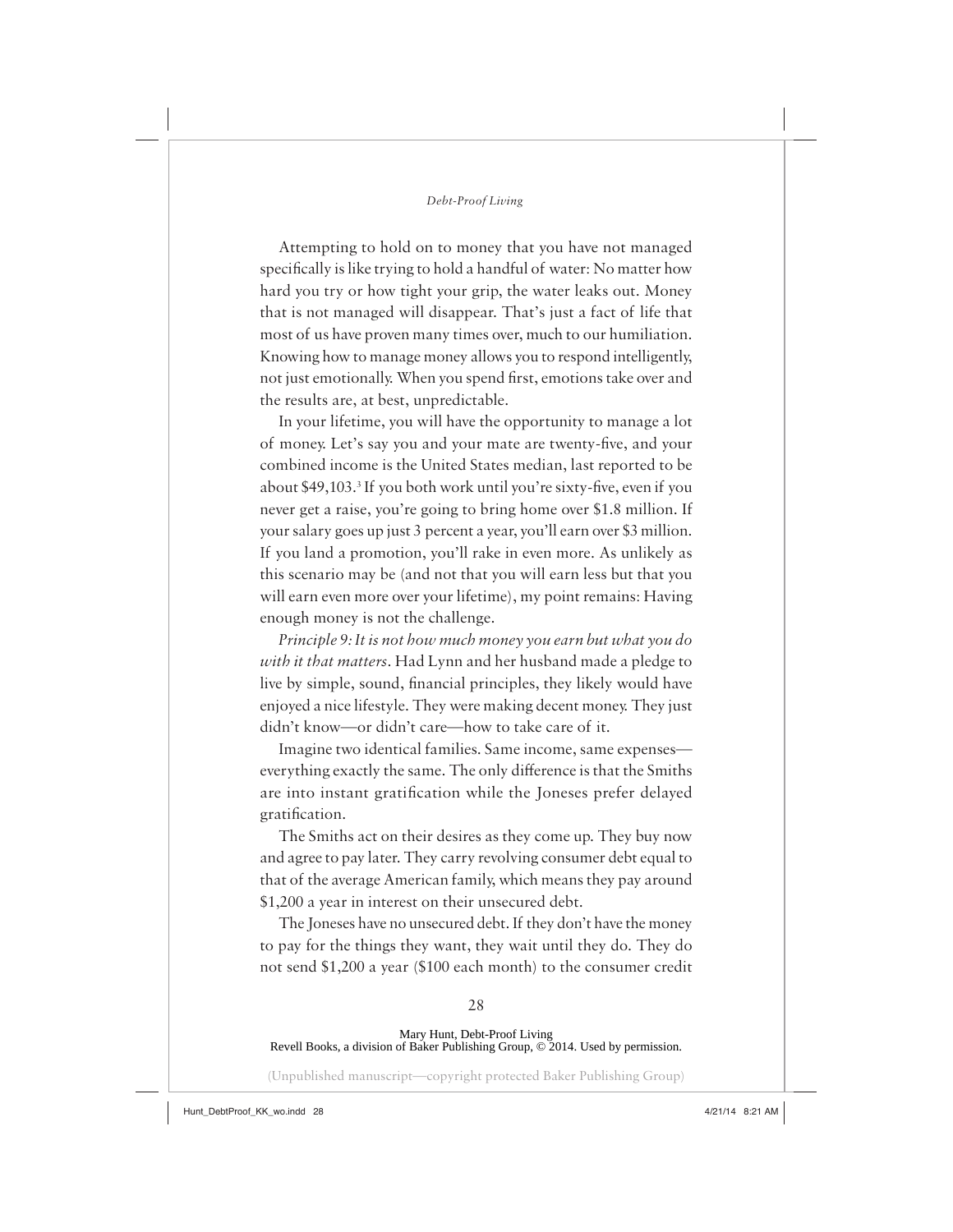industry to cover interest the way the Smiths do but instead funnel it into an investment account that earns an average 10 percent a year (historically, over time this is what we can expect to earn).

At the end of ten years, the Smiths have possessions—and \$0 invested. The Joneses, on the other hand, have the same items and a tidy nest egg of \$20,926.

No matter how many times I consider these facts, I am no less amazed. The fictional Smiths and Joneses live the same. They buy the exact same things; they make the exact same amount of money. They are mirror images. The only difference is the timing of their spending. The Smiths spend first and pay interest later. The Joneses manage their money first and spend later.

# **Three Personal Money-Management Styles**

When it comes to the way people manage money, there are three basic styles.

First are those people I call revolvers. They carry credit card balances from one month to the next. They owe far more than they can pay; they spend more than they earn. They are forever juggling finances, trying to keep their heads above water.

Revolvers enjoy the idea of a cashless society. They are every consumer credit marketing department's dream customer because they fit a predictable profile and contribute to the huge profit margins of the credit card companies.

The next group is composed of those who live paycheck to paycheck and spend every dime they make. They are the daredevils. They flirt with credit cards, debit cards, and ATM cards, finding it more convenient to swipe than carry cash. These folks usually pay their credit card balances in full every month, but just barely—and often with nothing left over. Now and then it might take them two or three months to get an account back to paid status (the holidays are always a struggle), but for the most part they stay even.

29

Mary Hunt, Debt-Proof Living Revell Books, a division of Baker Publishing Group, © 2014. Used by permission.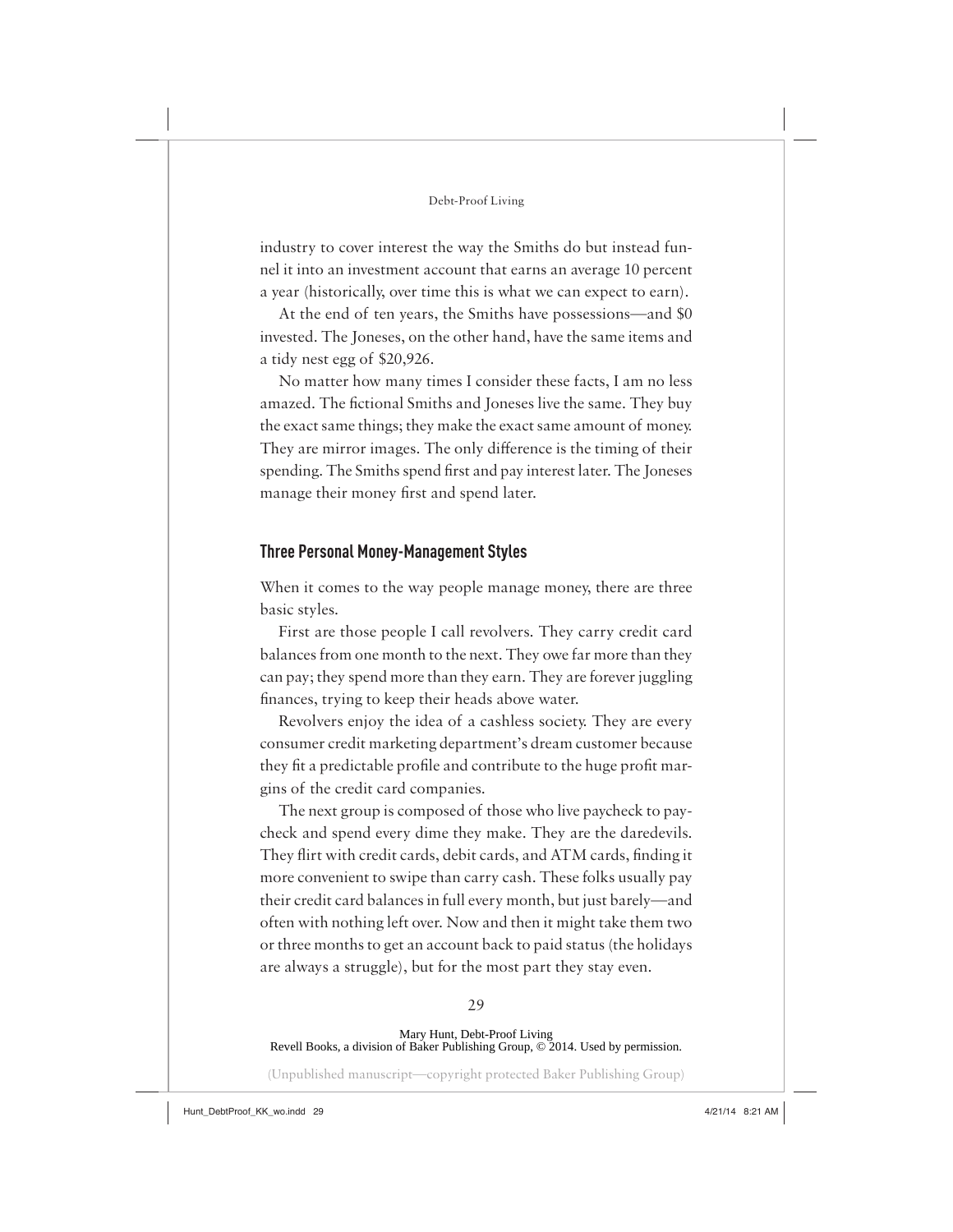The third group includes those people I lovingly refer to as DPLers. They embrace the debt-proof lifestyle. They do not live on credit, nor do they flirt with credit cards. They live according to a specific plan. What they do with their money is by design. They give, they save, they invest, they live below their means. They expect the unexpected, they are prepared, they live with confidence because they can smile at the future.

I love word pictures—visual images created with words alone. For me, a word picture is an incredibly powerful tool that turns an abstract thought into a clear concept, complete with shape and dimension.

Let me paint three word pictures to illustrate these three moneymanagement styles.

# **Debt-Ridden Dexter**

You probably tried walking up the down escalator when you were a kid. It can be fun—for a while. Then it becomes a challenge. That's exactly what Dexter is doing. He's a full-grown man attempting to reach the next floor but doing it completely the wrong way.

When he first started this crazy way of getting ahead, he could keep in sync with the speed of the escalator. It would move one step down; Dexter would take one step up. Down, up. Down, up.

But now he's trying to do this up-the-down-escalator action while carrying baggage—heavy debt and lots of it. He has two gigantic suitcases, one in each hand, a bulging briefcase jammed under one arm, and another very large box under the other arm. He has a heavy bag slung over one shoulder that is making things even more difficult. He can't see his feet for all the gear, most of which he keeps dropping. In his attempts to recover, he finds himself back at the bottom, hat askew, shirt torn, and shoes flying. Finally, he gets everything back under control and begins the challenging climb all over again.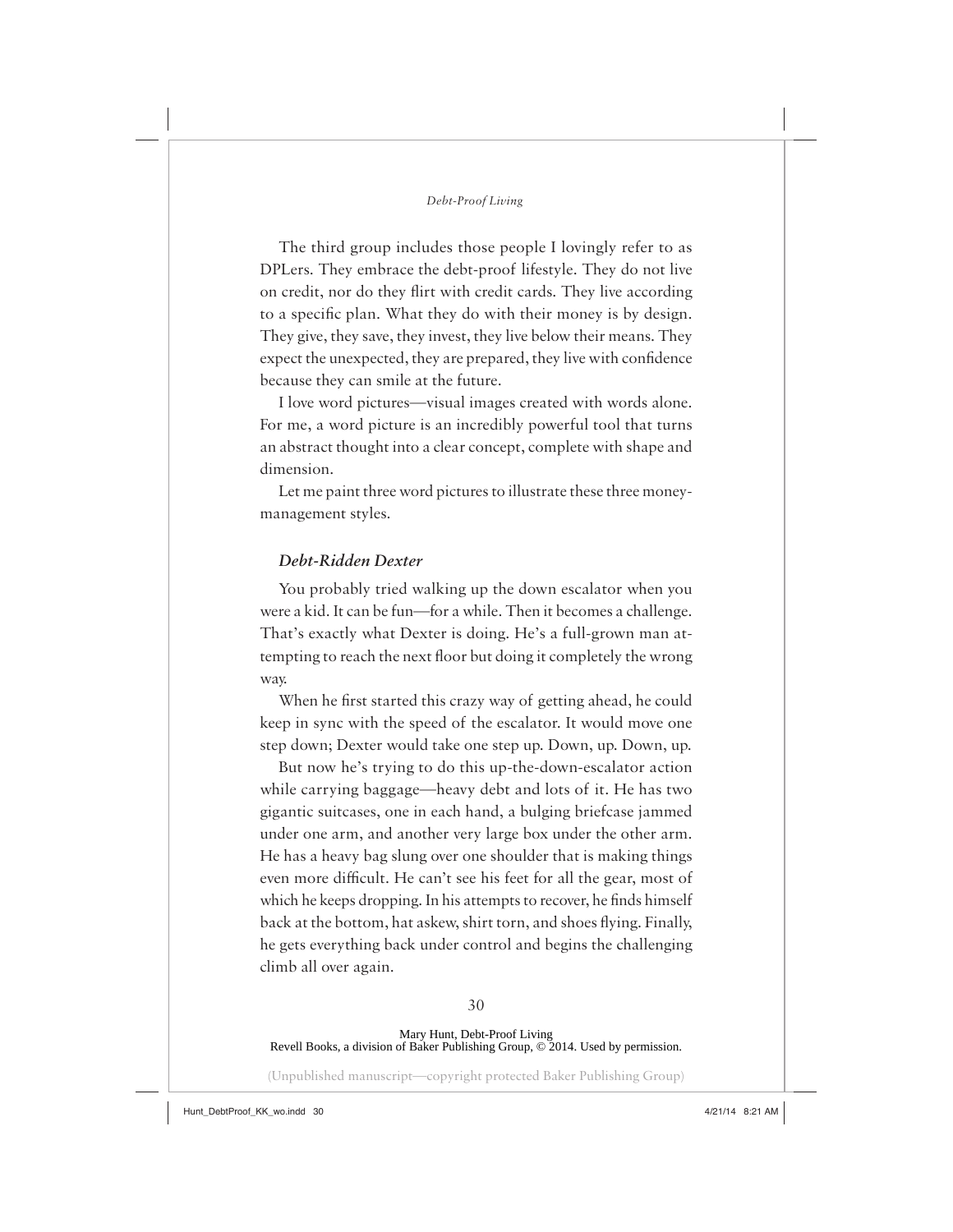It is frustrating to watch him. Can't this guy see what he's doing wrong? It is obvious to the spectators what changes he needs to make to get where he needs to go, but he's so wrapped up in his predicament that he hasn't the time or the inclination to listen. He is determined to do this his way.

Perspiration pours from him when he attempts to take the moving stairs three at a time. Lenders, disguised as concerned onlookers, offer a helping hand. He always reaches out to accept their "help," and it does relieve his burden—but only temporarily. They look as if they are helping to carry his heavy load, but the truth is that they are putting more weight in poor Dexter's bags, literally behind his back.

He can forget about making any progress. Actually, he's forever losing momentum. Remaining upright becomes his impossible dream. He's an exhausted, beat-up, pitiful sight. Even the slightest misstep sends him crashing to the bottom.

Dexter is debt-ridden, and he is not enjoying life as he might if he didn't have all this heavy baggage. Sadly, he will soon find himself defeated, flat on his back in the basement.

# **Paycheck-to-Paycheck Penelope**

Penny is walking too, but instead of going the wrong way on an incline, she is on a treadmill. Things are different for her. Unlike Dexter, she has no heavy baggage, just her purse and a small bag. She stands upright, maintains a perfectly timed stride, and appears to be doing a really great job at walking. It looks as if she is going somewhere, but of course she is not making progress. She is expending all kinds of energy but is getting nowhere. Because it takes so much effort for her to stay in exactly the same place, one wonders how long she'll be able to keep it up.

Penny spends what she earns. Month after month she keeps up. She faithfully pays her credit card balances, makes the rent on time, even drives an above-average leased automobile. So what if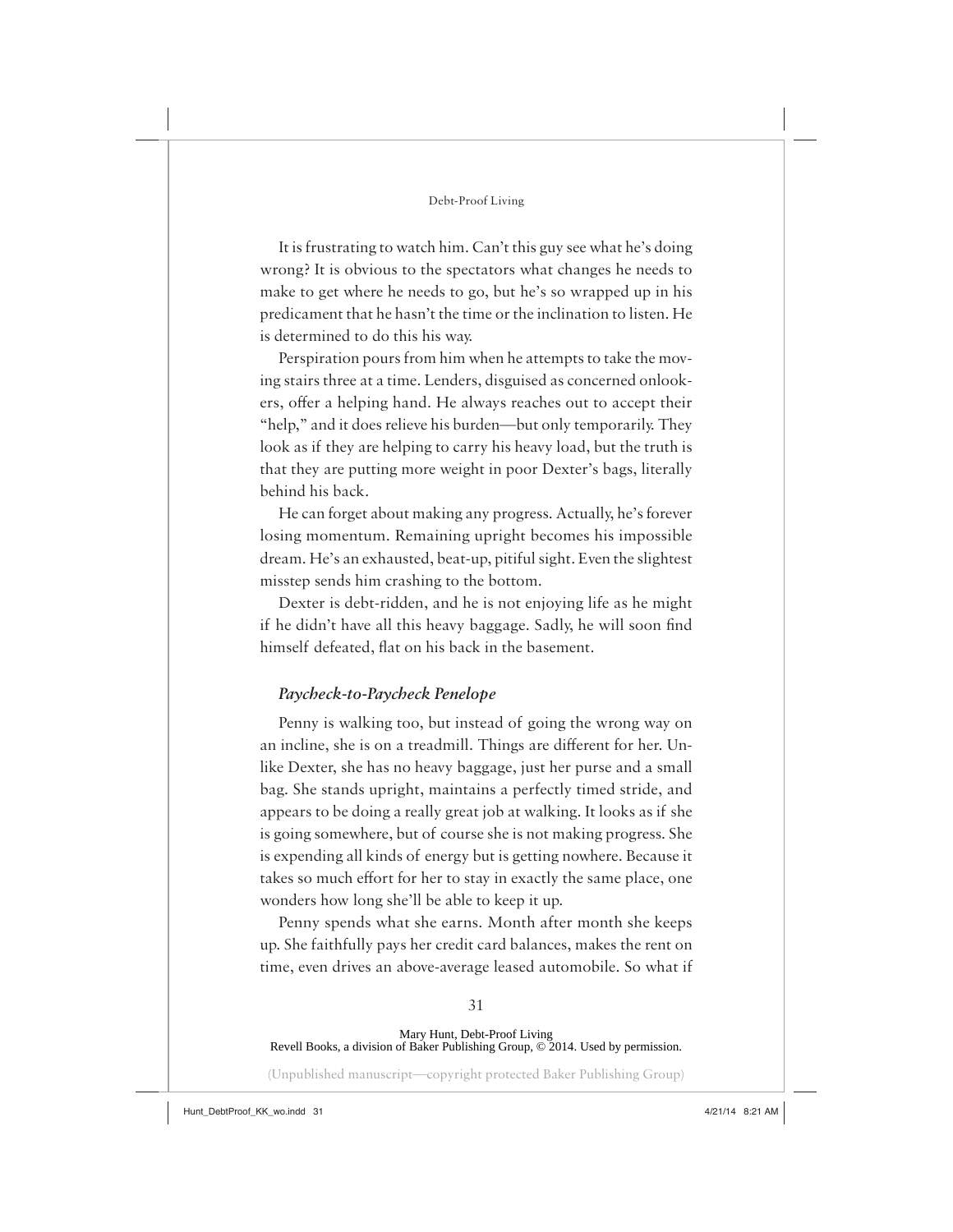she doesn't save and has nothing in reserve, she reasons. At least she has no debt.

From time to time, Penny slips up for any number of reasons. It usually takes her three months to pay the holiday bills. When something unexpected hits, like car repairs or a new roof, of course she has no choice but to spread the payments over time. That's when she loses her rhythm and nearly falls off the edge. But she has those handrails, and she hangs on. Her situation isn't critical. She recovers quickly and then does double time to get back to that old position—back in sync, knowing she can't take a rest. She can't slow down or change a thing.

Penny gets a raise now and then, and that allows her to increase her speed slightly. Sometimes she even runs awhile. But then, because of higher prices, an added expense, or something unexpected, she settles back into her rut. She lives paycheck to paycheck, spending all she earns. Nothing is left over. She's always walking but never progressing.

# **Debt-Proof Peter**

Look at Peter. He's walking at a brisk pace, sport jacket flung over one shoulder, head held high, smiling at everyone he sees. Not far ahead is a beautiful thing: a moving sidewalk—one of those people-sized conveyor belts.

He steps onto the moving sidewalk. Without changing his brisk pace and normal stride, he's almost flying. The air is rushing through his hair. He even feels taller.

Peter's regular steps on the moving sidewalk become the equivalent of three or more of his unaided strides. How cool is that? Without increased effort on his part, he is propelled to his destination—and in record time.

If he chooses to slow down, or even stop for a rest, that's okay. He just moves to the right so others can pass on the left. He doesn't lose momentum. He doesn't slip back or lose ground. Even though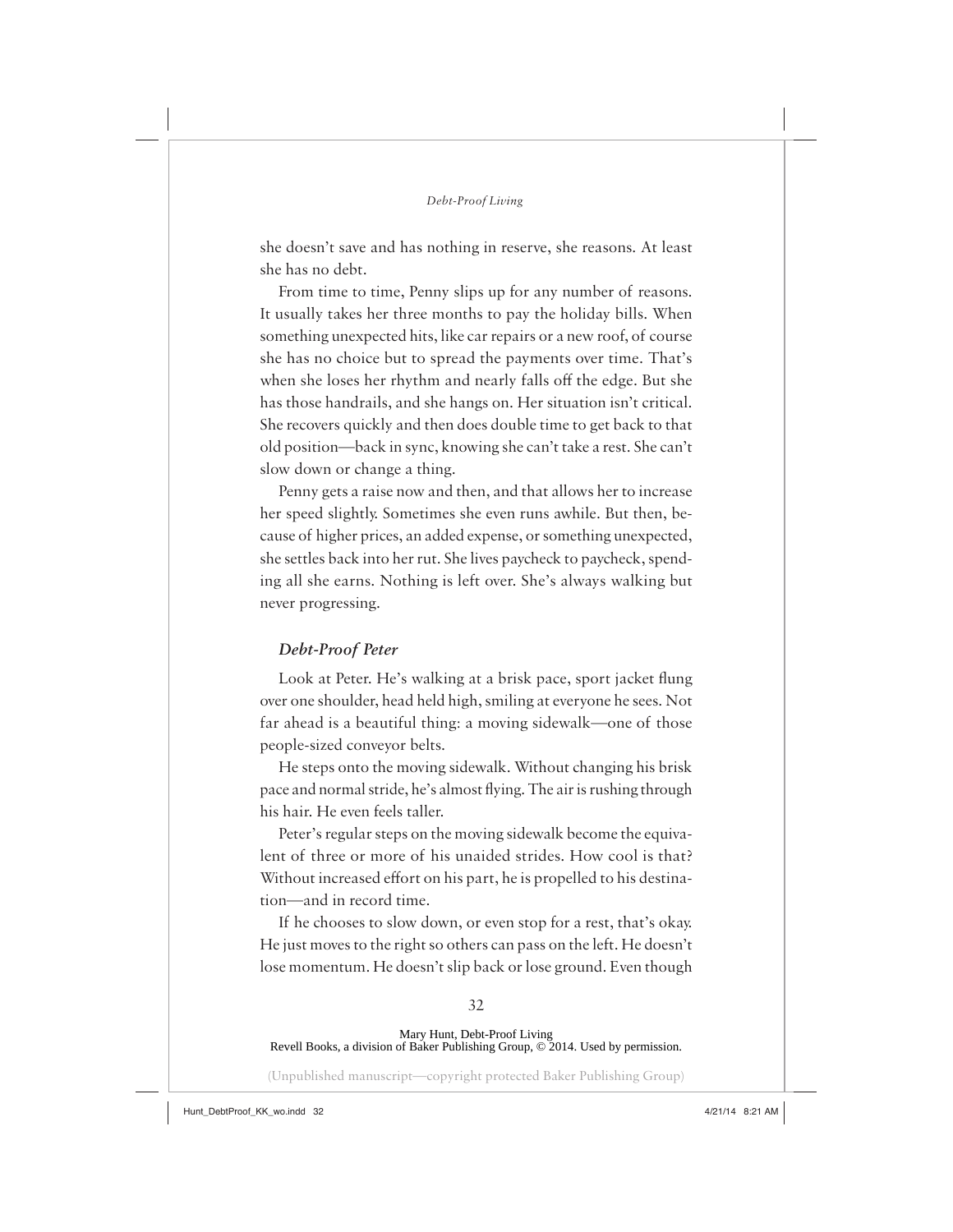he stops walking, he continues to enjoy a pleasant ride. He has a choice: to walk briskly or to slow down and enjoy the journey. Either way, he still makes progress toward his destination.

Peter is a perfect picture of someone living a debt-proof life. He finds meaning in the journey, not the destination. Because he carries no debt—instead putting the money he isn't sending to creditors to work for his future—his money works for him and produces offspring (earned interest and appreciation) that also work for him. His momentum is turbocharged, without increased effort on his part or the need for additional energy. He doesn't stumble and fall, and he's not obsessed with money. He's enjoying life.

# **What's Your Style?**

How you travel through life is completely your decision. You can choose to go the wrong way on a one-way escalator, carrying such a heavy load that you cannot even see where you are going; you can get stuck on a treadmill, living paycheck to paycheck; or you can choose to travel on a moving sidewalk that will take you where you want to go.

I'm pleading with you to decide right now to build a strong financial foundation into which you can drill deeply and drop the pilings for your life. Learn the principles so well that you can repeat them in your sleep. Hang on to them for dear life when your emotions go wild, when temptations overwhelm. Depend on them when you want to quit and go to that place that exists only in your imagination—where money is no object and you can spend with reckless abandon.

I can promise that the foundation built on debt-proof living principles will stand up under all kinds of circumstances. When financial challenges come—and they will—your foundation will hold and you will make it through.

Debt-proof living is not a righteous call to deprivation. It is not defined by austerity, poverty, guilt, and fear. It is not about